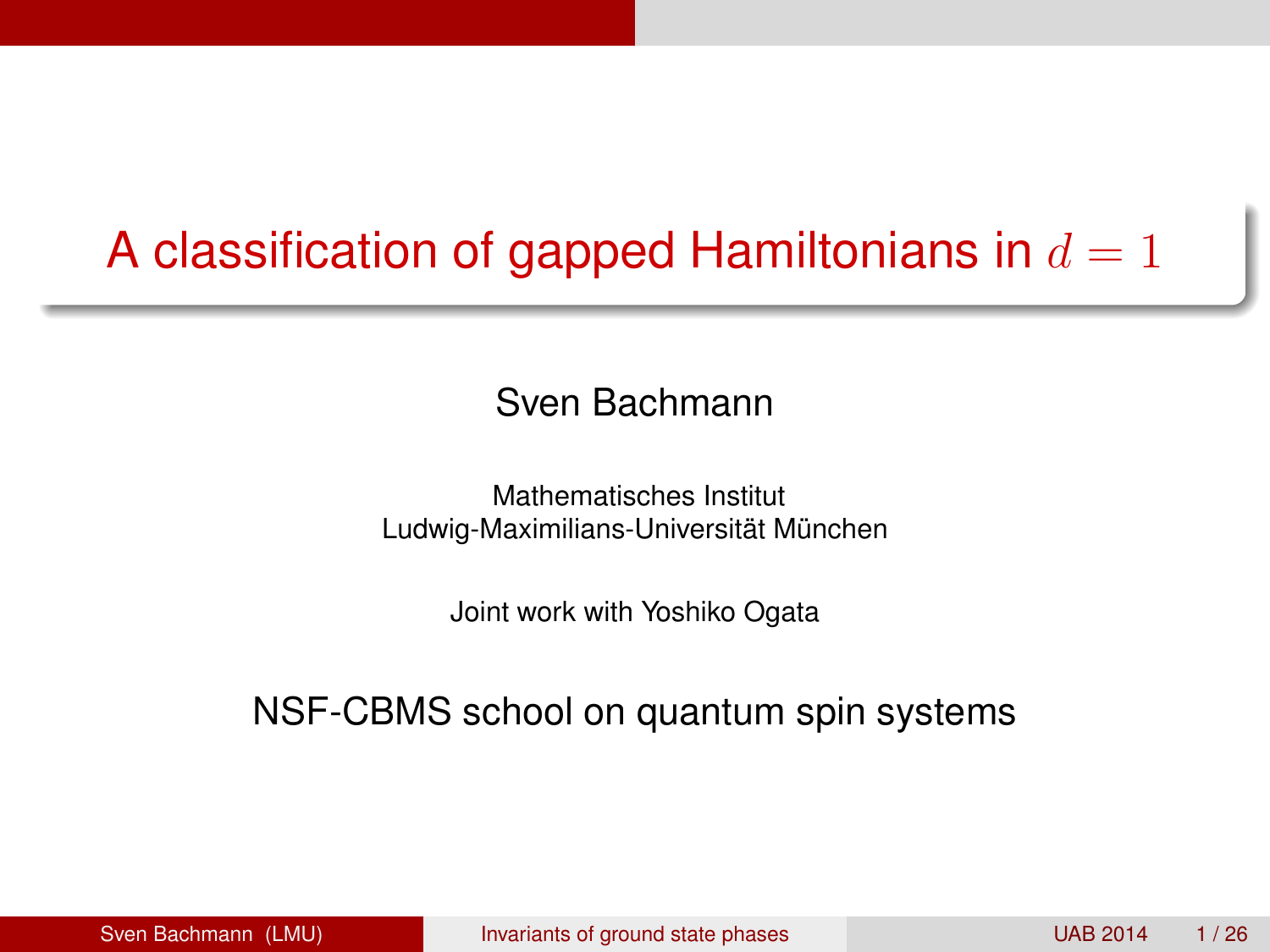### Quantum spin systems

 $\triangleright$  A lattice  $\Gamma$  of finite dimensional quantum systems (spins), with Hilbert space

$$
\mathcal{H}_{\Lambda} = \bigotimes_{x \in \Lambda} \mathcal{H}_x, \qquad \Lambda \subset \Gamma \text{ , finite }
$$

- $\triangleright$  Observables on  $\Lambda \subset \Gamma: \mathcal{A}_{\Lambda} = \mathcal{L}(\mathcal{H}_{\Lambda})$
- $\triangleright$  Local Hamiltonian: a sum of short range interactions  $\Phi(X) = \Phi(X)^* \in \mathcal{A}_X$

$$
H_{\Lambda} = \sum_{X \subset \Lambda} \Phi(X)
$$

 $\triangleright$  The Heisenberg dynamics:

$$
\tau_{\Lambda}^t(A) = \exp(\mathrm{i} t H_{\Lambda}) A \exp(-\mathrm{i} t H_{\Lambda})
$$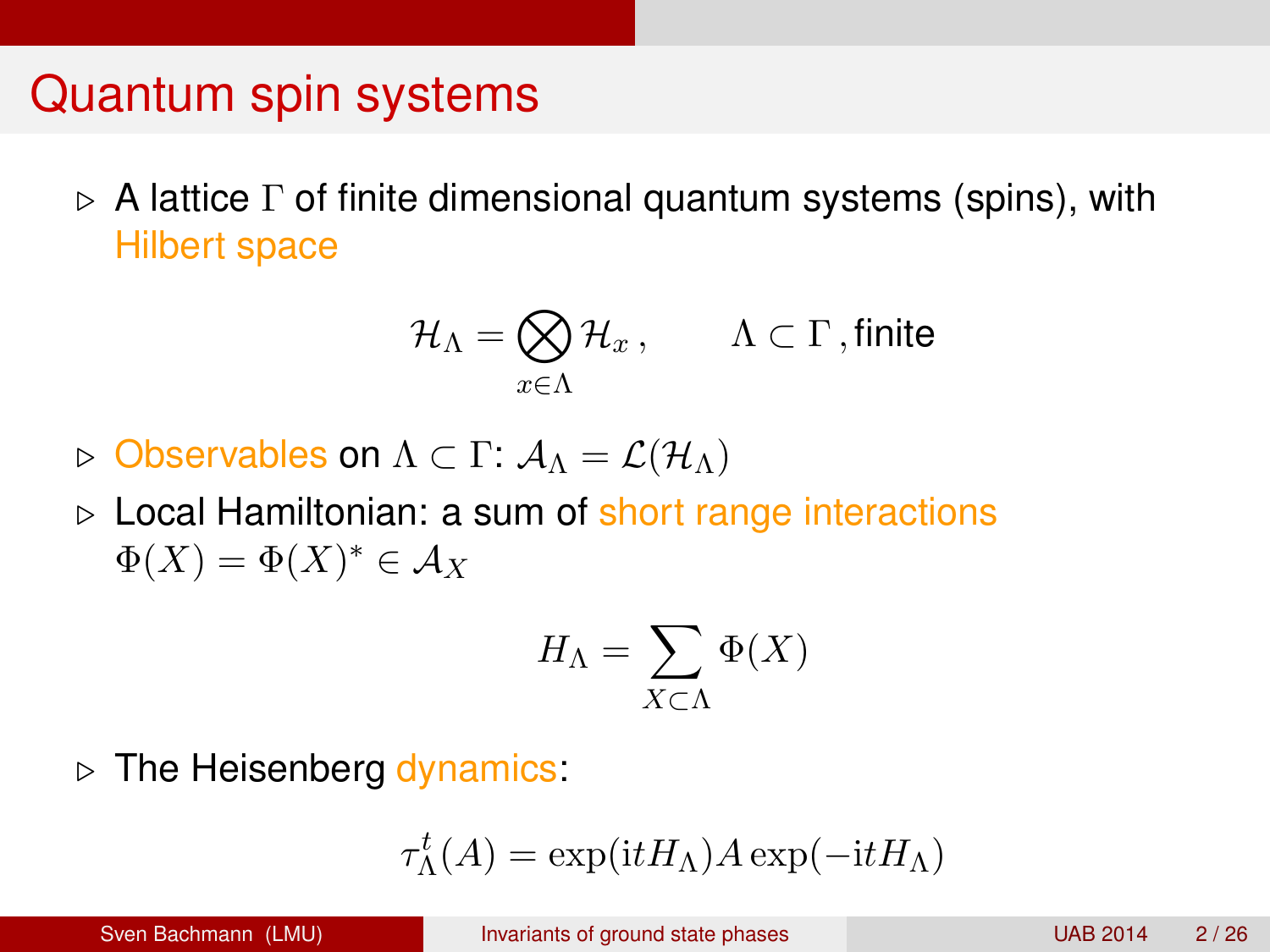#### **States**

The quasi-local algebra  $A_{\Gamma}$ :

$$
\mathcal{A}_{\Gamma} = \overline{\bigcup_{\Lambda \subset \Gamma} \mathcal{A}_{\Lambda}}^{\|\cdot\|}
$$

State  $\omega$ : a positive, normalized, linear form on  $\mathcal{A}_{\Gamma}$ 

 $\rhd$  Finite volume Λ:  $\mathcal{A}_\Lambda = \mathcal{B}(\mathcal{H}_\Lambda)$  and

$$
\omega(A) = \text{Tr}(\rho_{\Lambda}^{\omega}A)
$$

where  $\rho_\Lambda^\omega$  is a density matrix

 $\triangleright$  Infinite systems Γ: No density matrix in general

But: Nets of states  $\omega_{\Lambda}$  on  $\mathcal{A}_{\Lambda}$  have weak-\* accumulation points  $\omega_{\Gamma}$  as  $\Lambda \rightarrow \Gamma$ : states in the thermodynamic limit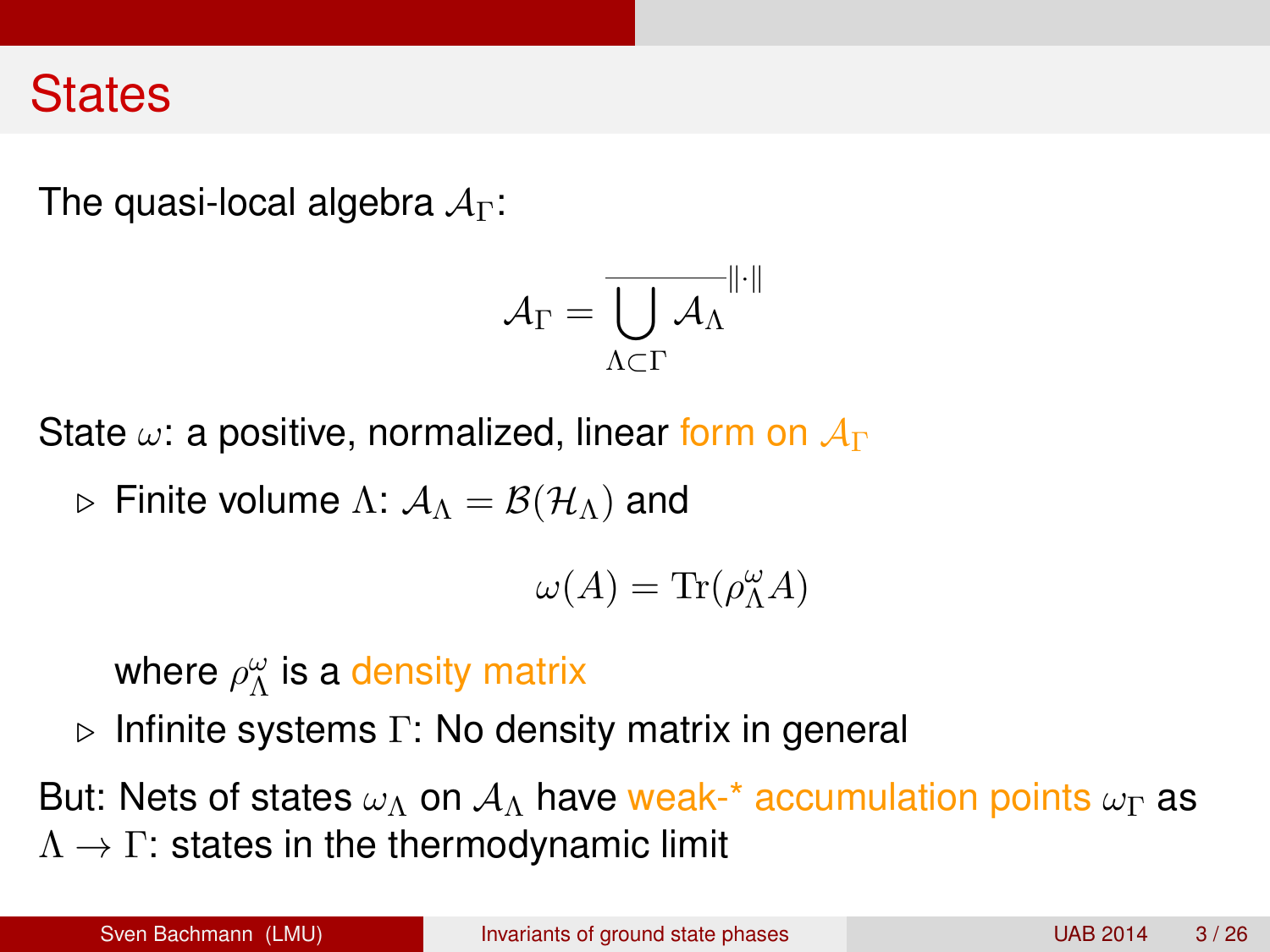## The Ising model

Now:  $\Gamma=\mathbb{Z},$   $\mathcal{H}_x=\mathbb{C}^2$ , spin 1/2, translation invariant  $\Phi$ :

$$
\Phi(X,s) = \begin{cases}\n-s\sigma_x^3 & \text{if } X = \{x\} \text{ for some } x \in \mathbb{Z}, \quad h \ge 0 \\
-\sigma_{x-1}^1 \sigma_x^1 & \text{if } X = \{x-1, x\} \text{ for some } x \in \mathbb{Z} \\
0 & \text{otherwise}\n\end{cases}
$$
\n
$$
H_{[0,N-1]}(s) = -\sum_{x=1}^N \sigma_{x-1}^1 \sigma_x^1 - s \sum_{x=0}^{N-1} \sigma_x^3 \qquad \text{(anisotropic XY chain)}
$$

 $s \gg 1$ : Unique ground state, gapped

- $\triangleright$  s  $\ll$  1: Two ground states, gapped
- $\triangleright$  Decay of correlations: exponential everywhere, polynomial at  $s_c$

In between: the spectral gap closes: order - disorder QPT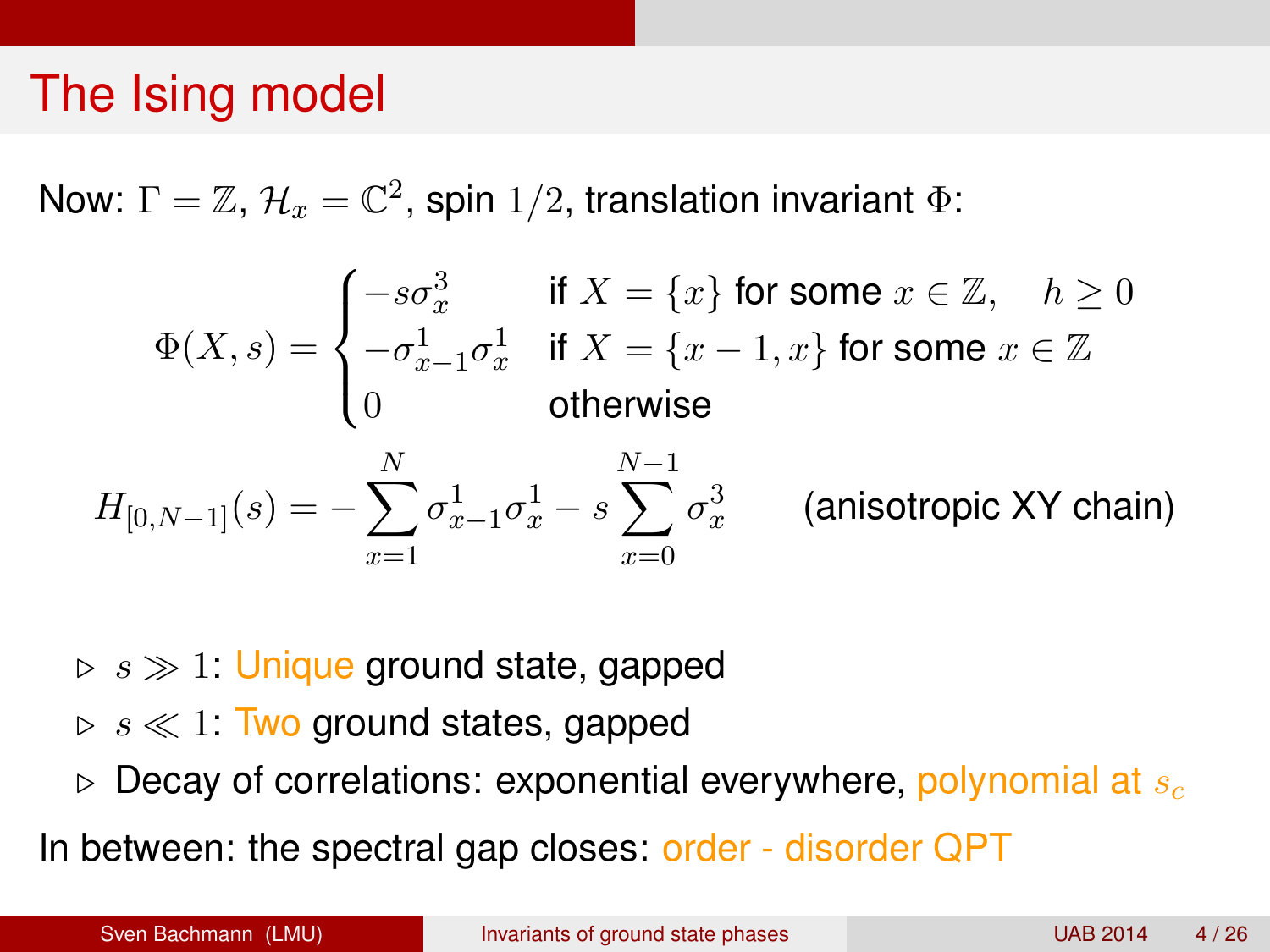### Local vs topological order: physics

Ordered phases ∼ non-unique ground state

- $\triangleright$  The usual picture: Local order parameter, e.g.  $\omega(\sigma_0^3)$
- $\triangleright$  'Topological order': Local disorder, for  $A \in \mathcal{A}_X, X \subset \Lambda$ ,

$$
||P_{\Lambda}AP_{\Lambda}-C_A \cdot 1|| \leq Cd(X,\partial \Lambda)^{-\alpha}, \qquad C_A \in \mathbb{C},
$$

 $P_{\Lambda}$ : The spectral projection associated to the ground state energy Cannot be smoothly deformed to a 'normal' state

- $\triangleright$  Positive characterization of topological order (?)
	- $\triangleright$  Topological degeneracy: if  $\Lambda_g$  has genus g, then  $\dim P_{\Lambda_g} = f(g)$
	- $\triangleright$  Anyonic vacuum sectors
	- $\triangleright$  Topological entanglement entropy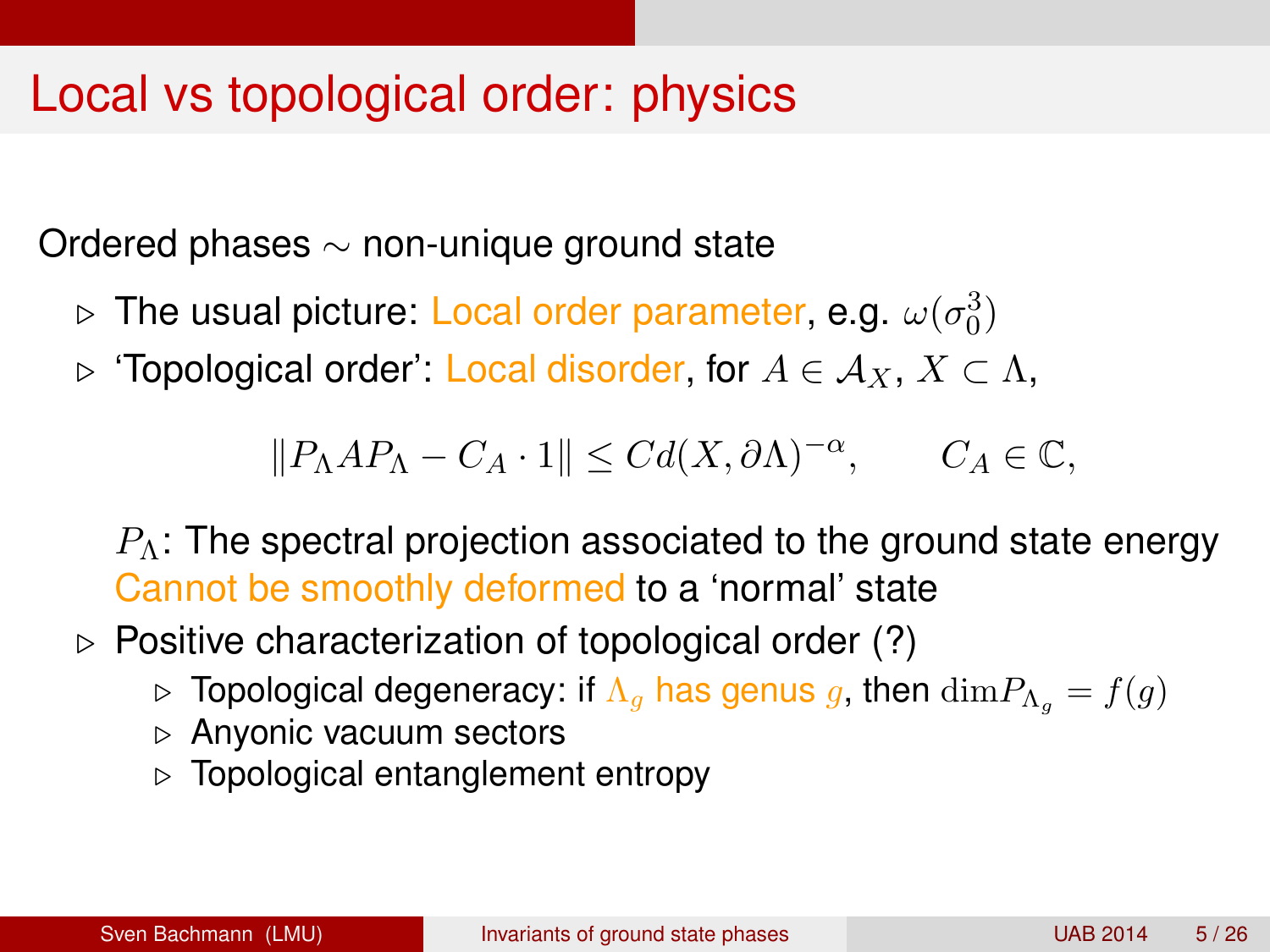# What is a (quantum) phase transition?

A simple answer: A phase transition without temperature but under a continuous change of a parameter:

- $\triangleright$  Qualitative change in the set of ground states, parametrized by a coupling
- $\triangleright$  Localization-delocalization, parametrized by the disorder
- $\triangleright$  Percolation, parametrized by the probability
- $\triangleright$  Bifurcations in PDEs
- $\triangleright$  Higgs mechanism, parametrized by the coupling

 $\triangleright$  ...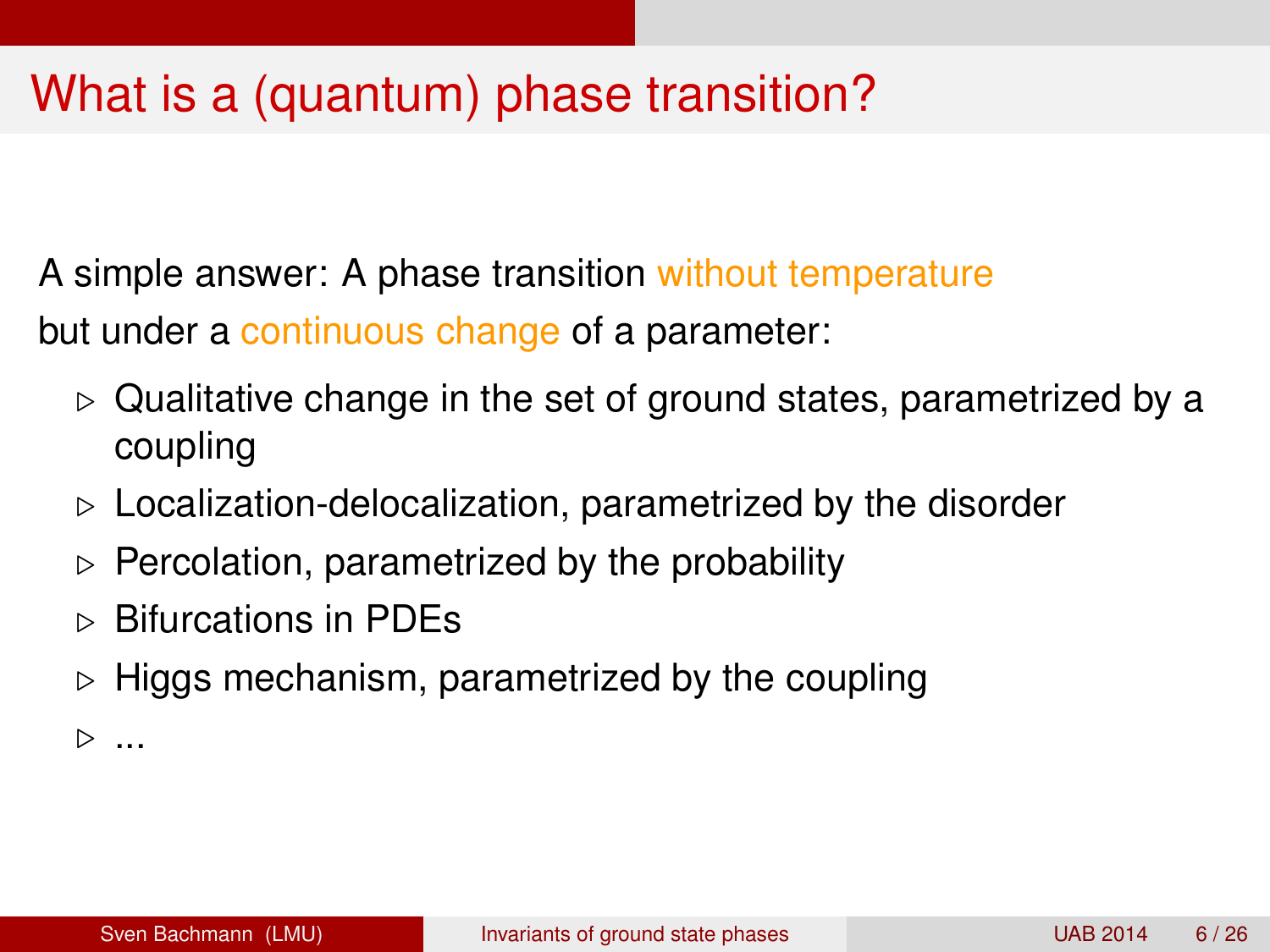## Ground state phases

A slightly more precise answer: Consider:

- $\triangleright$  A smooth family of interactions  $\Phi(s), s \in [0,1]$
- $\triangleright$  The associated Hamiltonians

$$
H_{\Lambda}(s) = \sum_{X \in \Lambda} \Phi(X, s)
$$

 $\triangleright$  Spectral gap above the ground state energy  $\gamma_{\Lambda}(s)$  such that

$$
\gamma_{\Lambda}(s) \ge \gamma(s) \begin{cases} > 0 & (s \ne s_c) \\ \sim C \left| s - s_c \right|^\mu & (s \to s_c) \quad \text{QPT} \end{cases}
$$

 $\triangleright$  Associated singularity of the ground state projection  $P_{\Lambda}(s)$ Basic question: What is a ground state phase?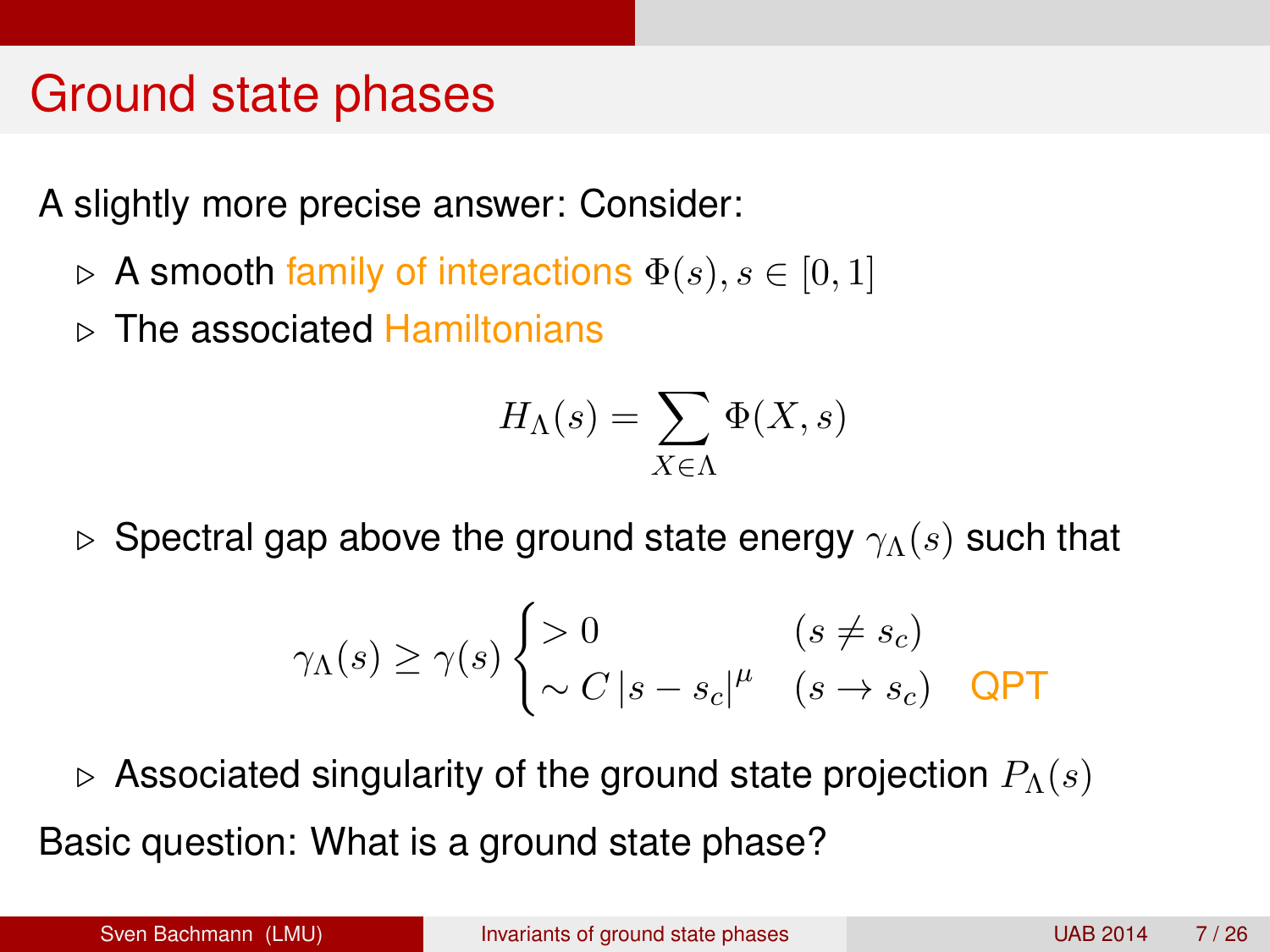## **Stability**

$$
H_{\Lambda}(s) = \sum_{X \in \Lambda} (\Phi(X) + s\Psi(X))
$$

If  $\Psi(X)$  is local, *i.e.*  $\Psi(X) = 0$  whenever  $X \cap \Lambda_0^c \neq \emptyset$ , then usually

- $\triangleright$  Dynamics  $\tau^t_{\Gamma,s}$  as a perturbation of  $\tau^t_{\Gamma,0}$
- $\triangleright$  Continuity of the spectral gap at  $s = 0$
- $\triangleright$  Local perturbation of ground states
- $\triangleright$  Equilibrium states:  $\|\omega_{\beta,s} \omega_{\beta,0}\| \leq \kappa s$  as  $s \to 0$
- $\triangleright$   $\,$  Return to equilibrium:  $\omega_{\beta,s} \circ \tau^t_{\Gamma,0} \to \omega_{\beta,0}$  as  $t \to \infty$

For translation invariant perturbations: No general stability results, but

- . Perturbations of 'classical' Hamiltonians
- . Perturbations of frustration-free Hamiltonians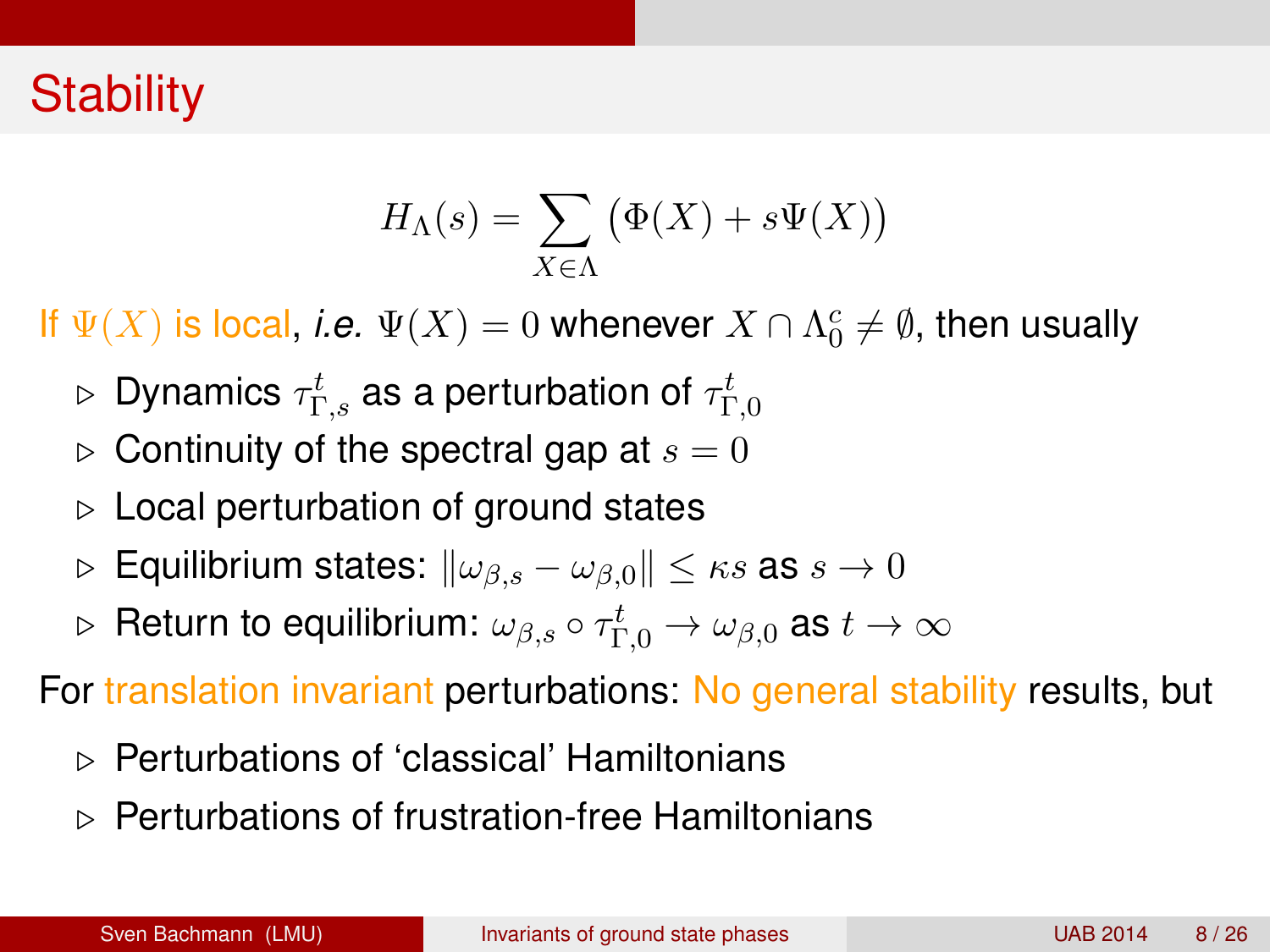### Automorphic equivalence

Definition. *Two gapped H, H' are in the same phase if* 

- $\triangleright$  there is  $s \mapsto \Phi(s)$ ,  $C^0$  and piecewise  $C^1$ , with  $\Phi(0) = \Phi, \Phi(1) = \Phi'$
- $\triangleright$  the Hamiltonians  $H(s)$  are uniformly gapped

$$
\inf_{\Lambda \subset \Gamma, s \in [0,1]} \gamma_{\Lambda}(s) \ge \gamma > 0
$$

The set of ground states on  $\Gamma: \mathcal{S}_{\Gamma}(s)$ .

Then there exists a continuous family of automorphism  $\alpha_{\Gamma}^{s_1,s_2}$  $\frac{s_1,s_2}{\Gamma}$  of  $\mathcal{A}_{\Gamma}$ 

$$
\mathcal{S}_{\Gamma}(s_2) = \mathcal{S}_{\Gamma}(s_1) \circ \alpha_{\Gamma}^{s_1, s_2}
$$

 $\alpha_{\Gamma}^{s_1, s_2}$  $_{\Gamma}^{\mathrm{s}_1,\mathrm{s}_2}$  is l<mark>ocal</mark>: satisfies a Lieb-Robinson bound Now: Invariants of the equivalence classes?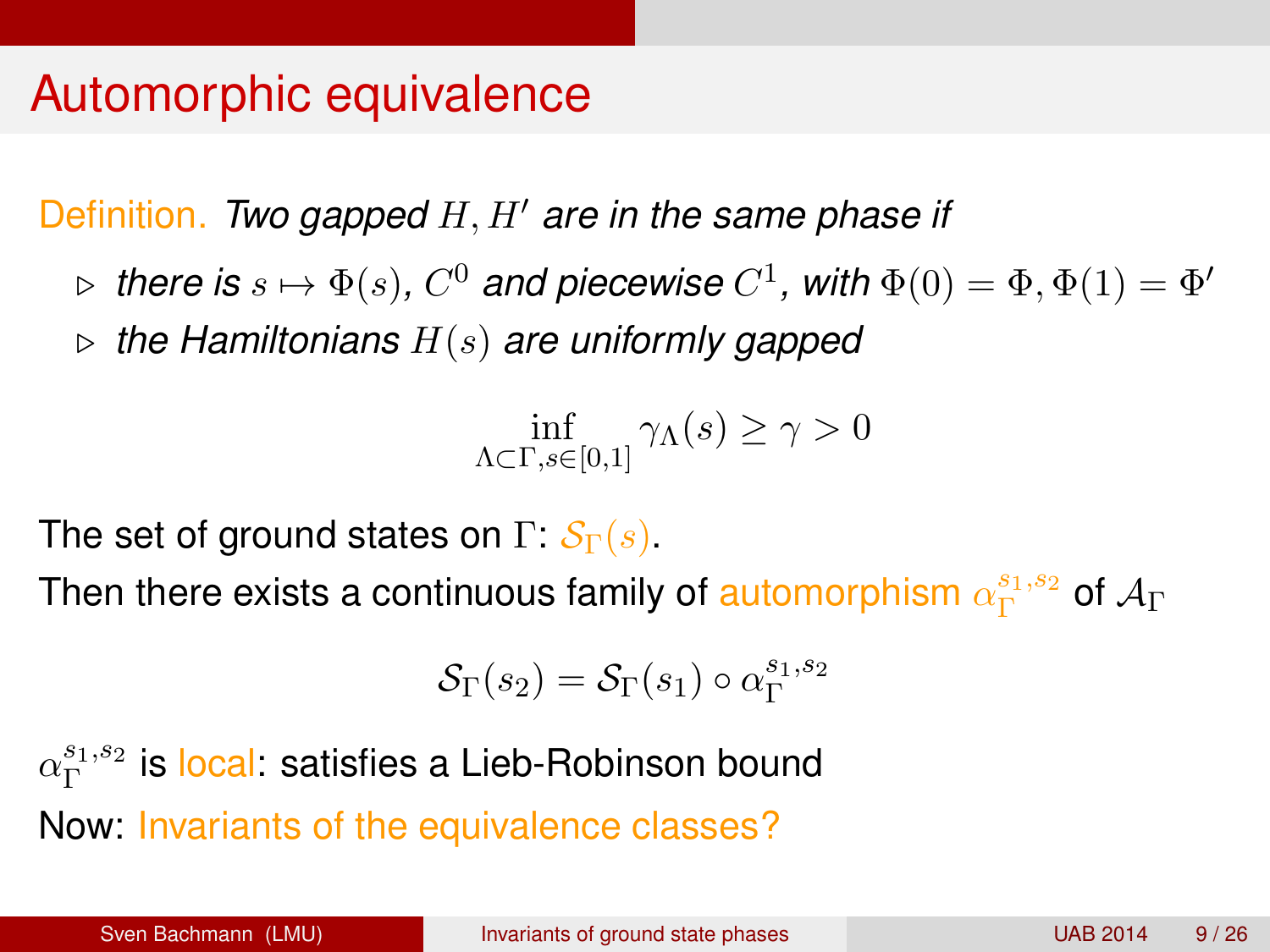### Frustration-free Hamiltonians in  $d=1$

Now  $\Gamma = \mathbb{Z}$ , and  $\mathcal{H}_x \simeq \mathcal{H} = \mathbb{C}^n$ Consider spaces  $\{\mathcal{G}_N\}_{N\in\mathbb{N}}$  such that  $\mathcal{G}_N\subset\mathcal{H}^{\otimes N}$  and

$$
\mathcal{G}_N=\bigcap_{x=0}^{N-m}\mathcal{H}^{\otimes x}\otimes\mathcal{G}_m\otimes\mathcal{H}^{\otimes(N-m-x)}
$$

for some  $m \in \mathbb{N}$ ; intersection property

Natural positive translation invariant interaction:  $G_m$  projection onto  $\mathcal{G}_m$ 

$$
\Phi(X) = \begin{cases} \tau_x (1 - G_m) & X = [x, x + m - 1] \\ 0 & \text{otherwise} \end{cases}
$$

By the intersection property:  $Ker H_{[1,N]} = \mathcal{G}_N$ , parent Hamiltonian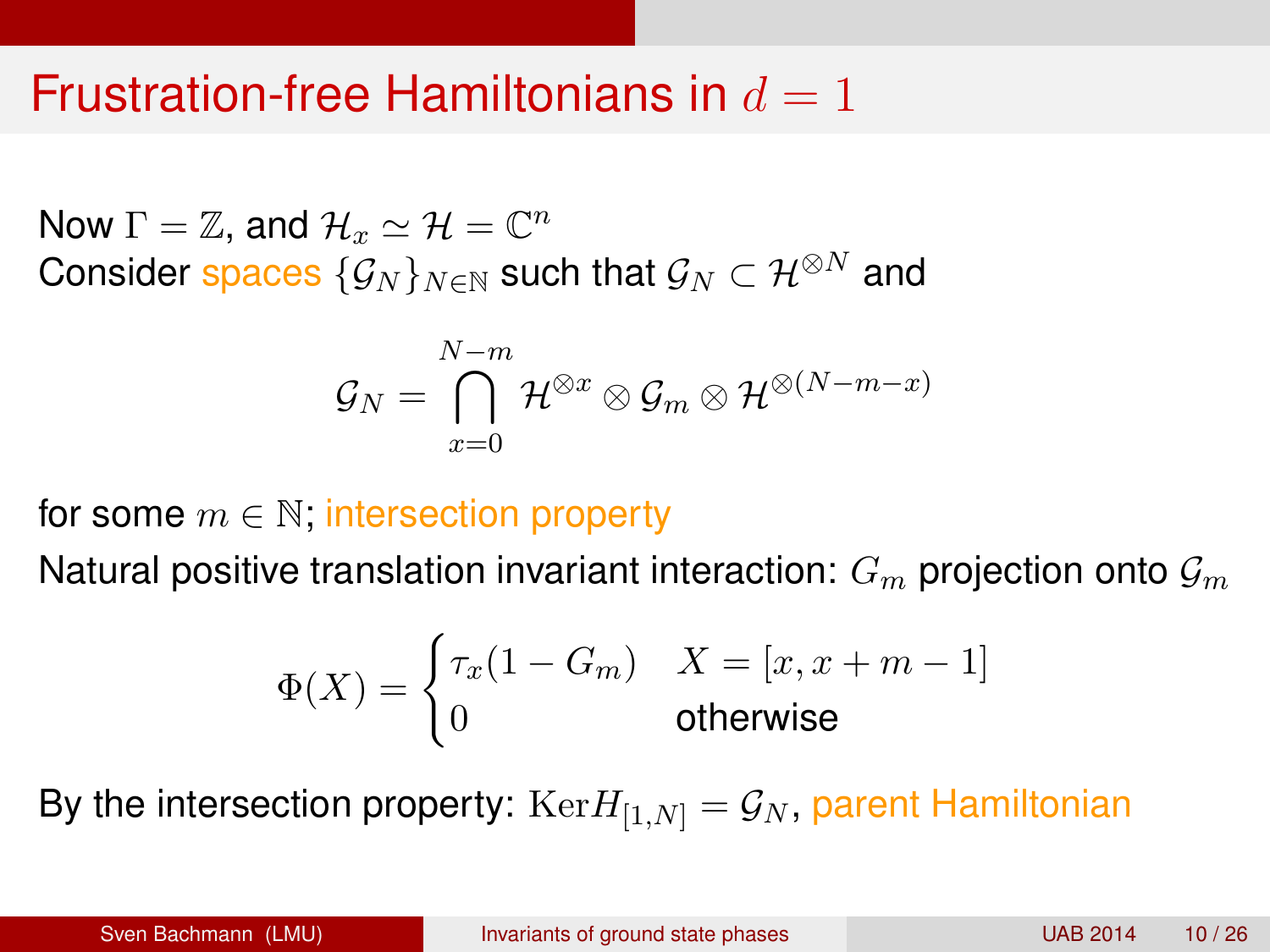### Matrix product states

Consider  $\mathbb{B} = (B_1, \ldots, B_n)$ ,  $B_i \in \mathcal{M}_k$  and two projections  $p, q \in \mathcal{M}_k$  $\triangleright$  A CP map  $\mathcal{M}_k \to \mathcal{M}_k$ :

$$
\widehat{E}^{\mathbb{B}}(a) = \sum_{\mu=1}^{n} B_{\mu} a B_{\mu}^{*}
$$

 $\triangleright$   $\mathbb{B} \in B_{n,k}(p,q)$  if

- 1. Spectral radius of  $\widehat{E}^{\mathbb{B}}$  is 1 and a non-degenerate eigenvalue
- 2. No peripheral spectrum: other eigenvalues have  $|\lambda| < 1$
- 3.  $e^{\mathbb{B}}$  and  $\rho^{\mathbb{B}}$ : right and left eigenvectors of  $\widehat{E}^{\mathbb{B}}$ :  $p e^{\mathbb{B}} p$  and  $q \rho^{\mathbb{B}} q$  invertible
- $\triangleright$  A map  $\Gamma_{N,p,q}^{k,\mathbb{B}}:p\mathcal{M}_k q \rightarrow \mathcal{H}^{\otimes N}$ :

$$
\Gamma_{N,p,q}^{k,\mathbb{B}}(a) = \sum_{\mu_1,\dots,\mu_N=1}^n \text{Tr}(paqB_{\mu_N}^* \cdots B_{\mu_1}^*) \psi_{\mu_1} \otimes \cdots \otimes \psi_{\mu_N}
$$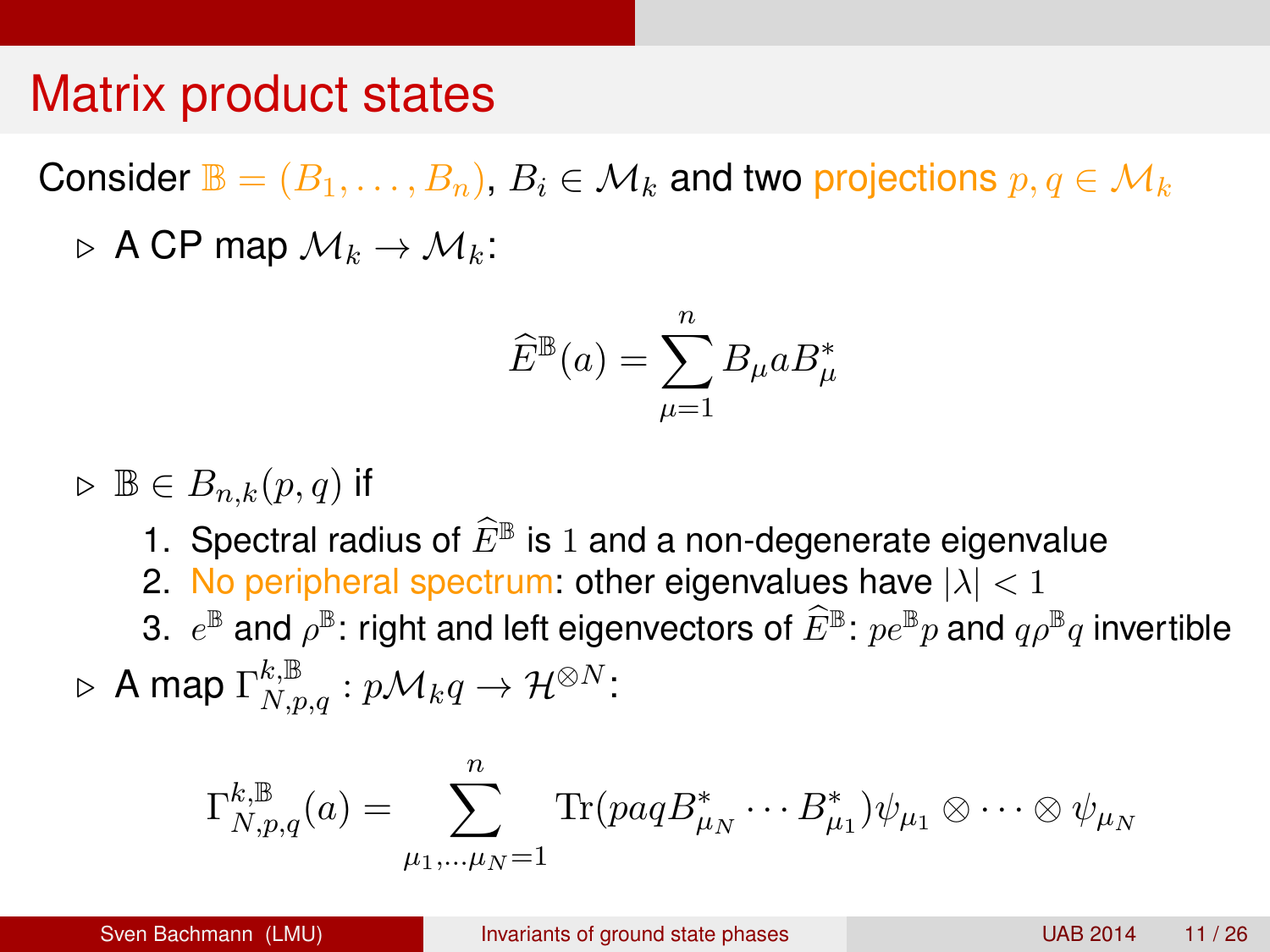# Gapped parent Hamiltonian

Notation:

$$
\mathcal{G}^{k,\mathbb{B}}_{N,p,q}={\rm Ran}\left(\Gamma^{k,\mathbb{B}}_{N,p,q}\right)\subset\mathcal{H}^{\otimes N}
$$

and parent Hamiltonian  $H^{k,\mathbb{B}}_{N,p,q}.$ Proposition. Assume that  $\mathcal{G}^{k,\mathbb{B}}_{N,p,q}$  satisfies the intersection property. *Then*  $i. \ H_{N,p,q}^{k,\mathbb{B}}$  is gapped ii.  $\mathcal{S}_{\mathbb{Z}}(H_{\cdot,p,q}^{k,\mathbb{B}})=\big\{\omega_{\infty}^{\mathbb{B}}% (\mathbb{Z}_{q}^{k,\mathbb{B}})\mid \omega_{\infty}^{\mathbb{B}}(\mathbb{Z}_{q}% )\big\}$ ∞ *iii.* Let  $d_L = \dim(p)$ ,  $d_R = \dim(q)$ . There are affine bijections:

$$
\mathcal{E}\left(\mathcal{M}_{d_L}\right) \to \mathcal{S}_{(-\infty,-1]}(H_{\cdot,p,q}^{k,\mathbb{B}}), \qquad \mathcal{E}\left(\mathcal{M}_{d_R}\right) \to \mathcal{S}_{[0,\infty)}(H_{\cdot,p,q}^{k,\mathbb{B}})
$$

i.e. Unique ground state on  $\mathbb Z$ , edge states determined by  $p, q$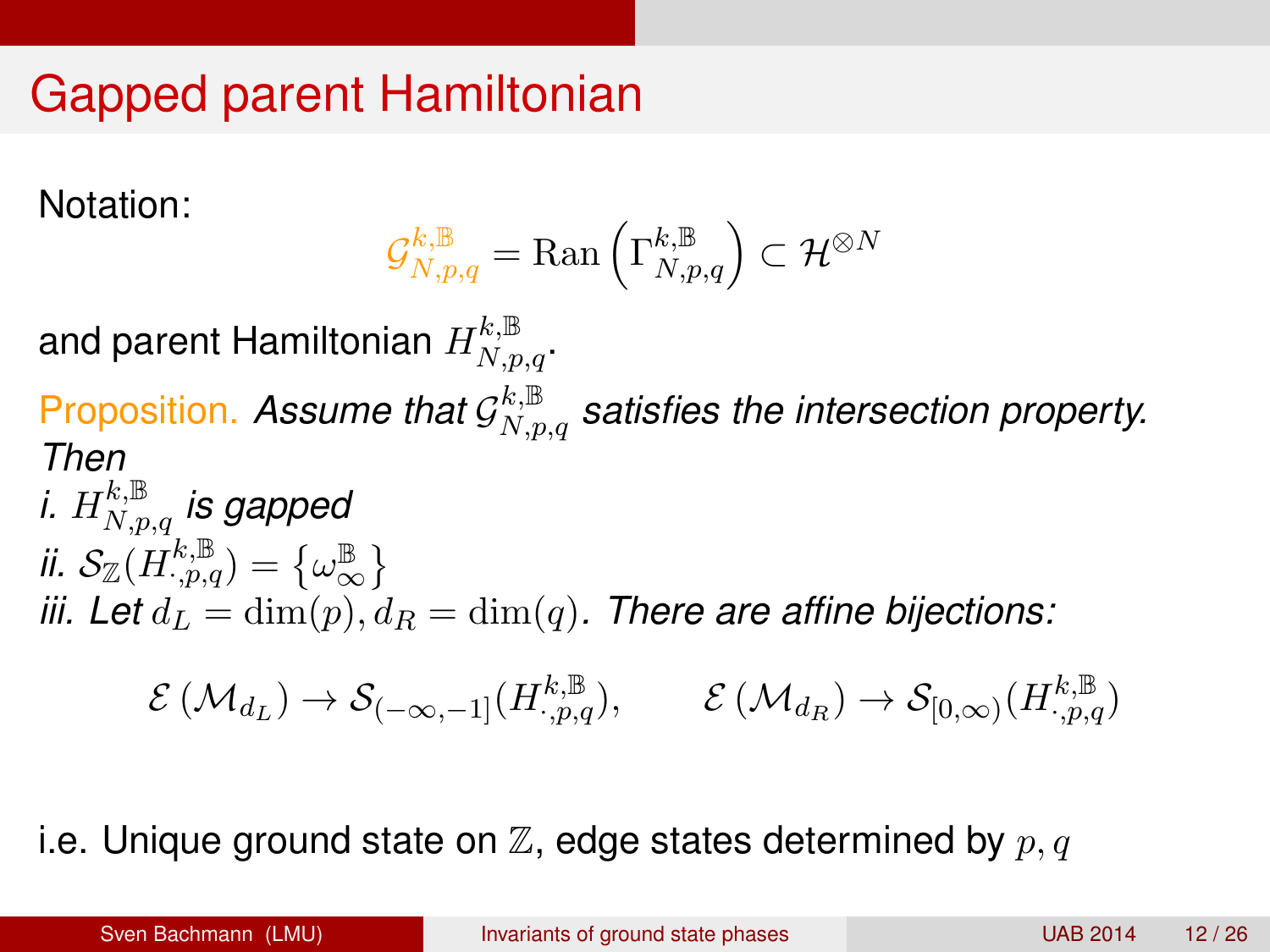#### Bulk state

Given  $\mathbb{B}$ , for  $A \in \mathcal{A}_{\{x\}}$ ,

$$
\mathbb{E}_{A}^{\mathbb{B}}(b) := \sum_{\mu,\nu=1}^{n} \langle \psi_{\mu}, A\psi_{\nu} \rangle B_{\mu} b B_{\nu}^{*}
$$

Note:  $\widehat{\mathbb{E}}^{\mathbb{B}} = \mathbb{E}_1^{\mathbb{B}}$  $\frac{\mathbb{B}}{1}(b)$ .

$$
\omega_\infty^{\mathbb{B}}(A_x \otimes \cdots \otimes A_y) = \rho^{\mathbb{B}}\left(\mathbb{E}_{A_x}^{\mathbb{B}} \circ \cdots \circ \mathbb{E}_{A_y}^{\mathbb{B}}(e^{\mathbb{B}})\right)
$$

 $\triangleright \ \omega^{\mathbb{B}}_{\infty}(\Phi_{m,p,q}^{k,\mathbb{B}}(X)) = 0$ : Ground state  $\triangleright$  Exponential decay of correlations if  $\sigma(\widehat{\mathbb{E}}^{\mathbb{B}}) \setminus \{1\} \subset \{z \in \mathbb{C} : |z| < 1\}$ 

$$
\omega_\infty^{\mathbb{B}}(A_x \otimes 1^{\otimes |y-x-1|} \otimes A_y) = \rho^{\mathbb{B}}\left(\mathbb{E}_A^{\mathbb{B}} \circ (\widehat{\mathbb{E}}^{\mathbb{B}})^{|y-x-1|} \circ \mathbb{E}_B^{\mathbb{B}}(e)\right)
$$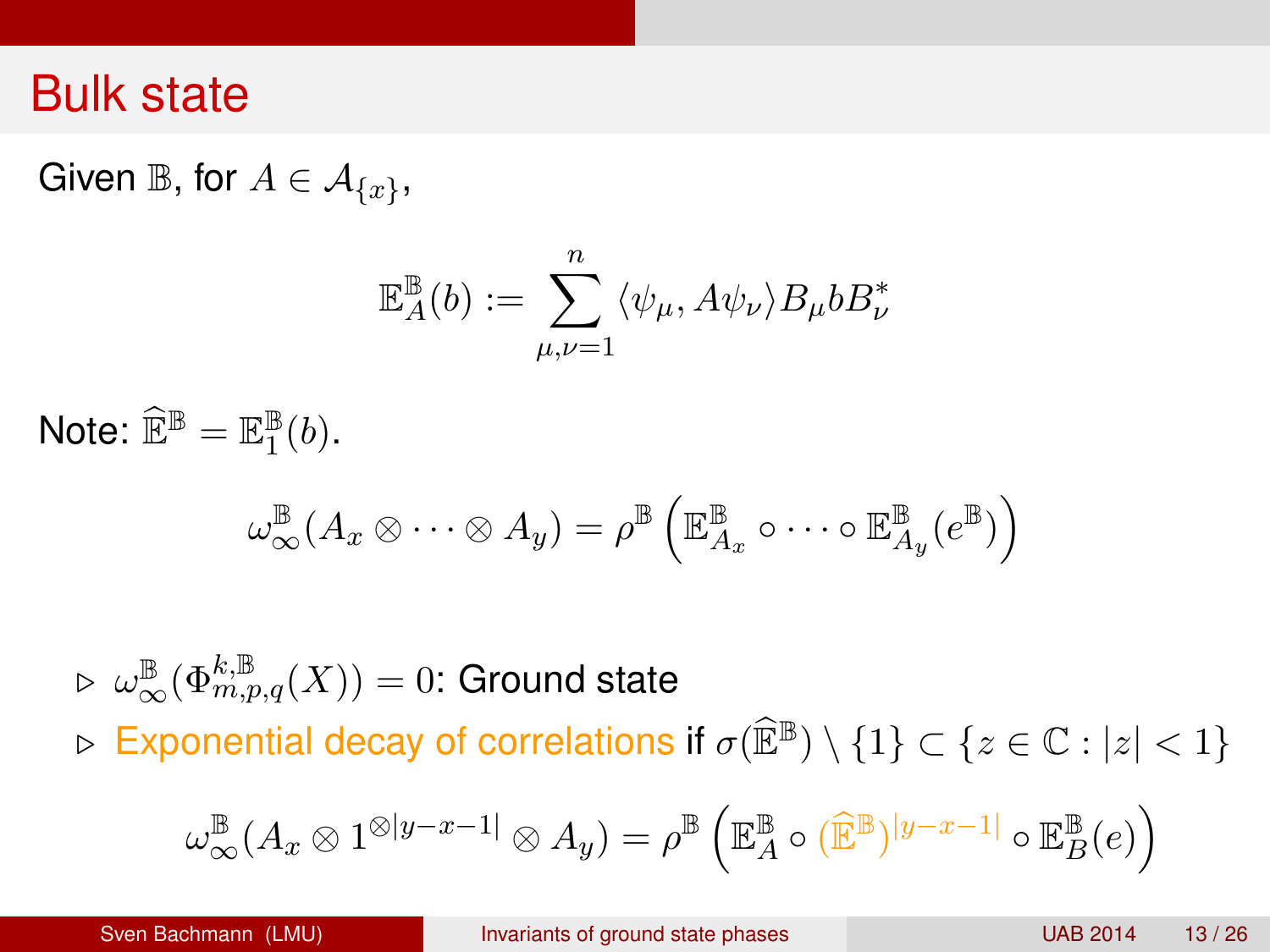#### Edge states

Note:  $\omega_\infty^{\mathbb{B}}(A_x \otimes \cdots \otimes A_y)$  extends to  $\mathbb{Z}$ :

$$
\rho^{\mathbb{B}}\left(\mathbb{E}^{\mathbb{B}}_{A_x} \circ \cdots \circ \mathbb{E}^{\mathbb{B}}_{A_y}(e^{\mathbb{B}})\right) = \rho^{\mathbb{B}}\left(\mathbb{E}^{\mathbb{B}}_{1} \circ \mathbb{E}^{\mathbb{B}}_{A_x} \circ \cdots \circ \mathbb{E}^{\mathbb{B}}_{A_y}(\mathbb{E}^{\mathbb{B}}_{1}(e^{\mathbb{B}}))\right)
$$

For the same  $\mathbb{E}^{\mathbb{B}}$ · ,

$$
\omega_\varphi^{\mathbb{B}}(A_0\otimes \cdots \otimes A_x):=\varphi\left((pe^{\mathbb{B}}p)^{-1/2}p\left(\mathbb{E}^{\mathbb{B}}_{A_0}\circ \cdots \circ \mathbb{E}^{\mathbb{B}}_{A_x}(e^{\mathbb{B}})\right)p(pe^{\mathbb{B}}p)^{-1/2}\right)
$$

for any state  $\varphi$  on  $p\mathcal{M}_kp$ , and  $\omega_{\varphi}^{\mathbb{B}}(\Phi_{m,p,q}^{k,\mathbb{B}}(X))=0$ These extend to the right, but not to the left:

$$
\mathcal{S}_{[0,\infty)} (H^{k,\mathbb{B}}_{\cdot, p,q}) \quad \longleftrightarrow \quad \mathcal{E}(\mathcal{M}_{d_L})
$$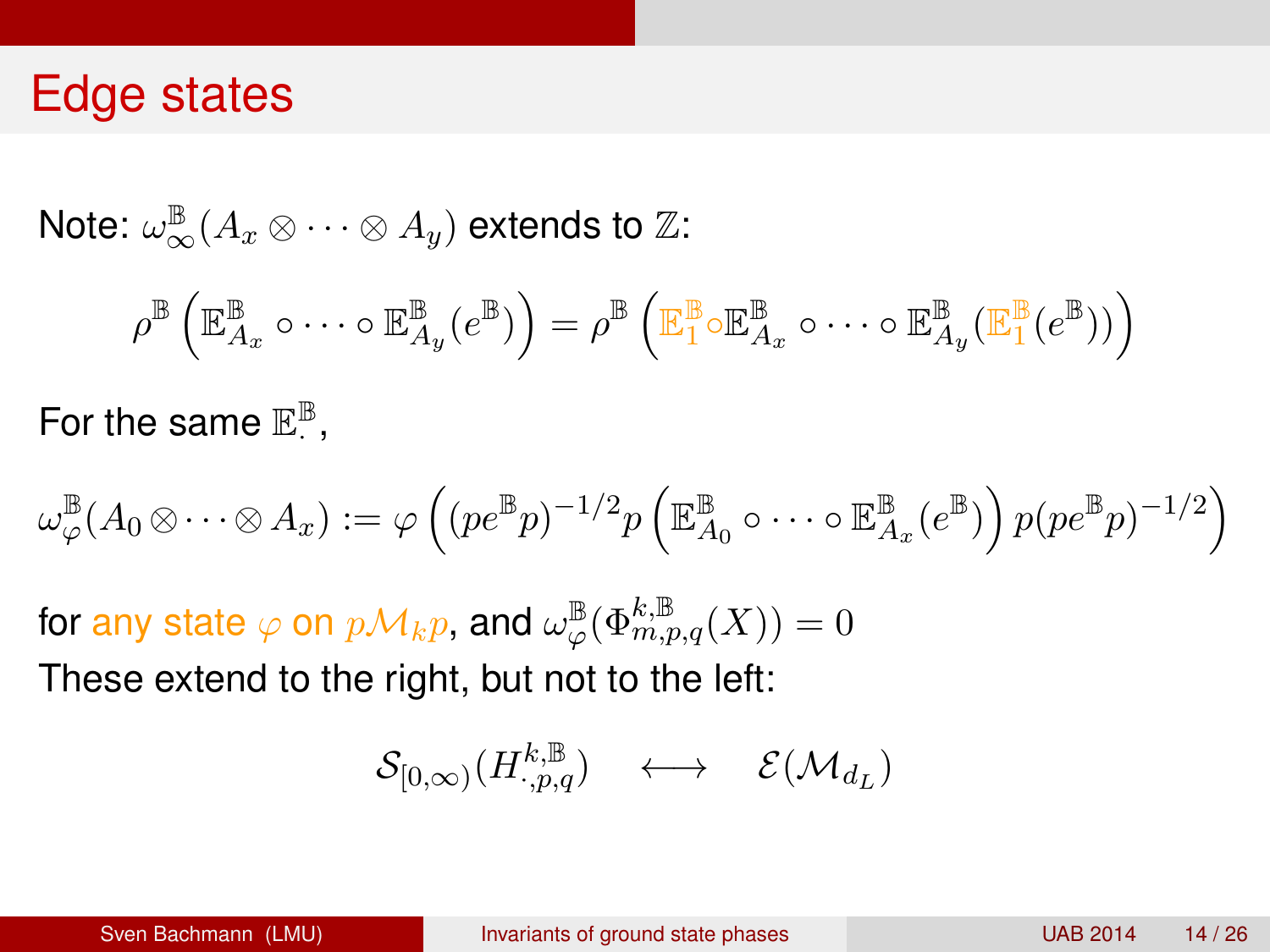## A complete classification

Theorem. Let  $H:=H_{\cdot,p,q}^{k,\mathbb{B}}$  and  $H':=H_{\cdot,p',q}^{k',\mathbb{B}'}$  $\cdot_{\cdot,p',q'}^{\cdot,\mathbb{P}}$  as in the proposition, with associated  $(d_L, d_R)$ , resp.  $(d'_L, d'_R)$ . Then,

 $H \simeq H' \qquad \Longleftrightarrow \qquad (d_L, d_R) = (d'_L, d'_R)$ 

Remark: No symmetry requirement

Proof by explicit construction of a gapped path of interactions  $\Phi(s)$ :

- $\triangleright$  on the fixed chain with  $\mathcal{A}_{\{x\}} = \mathcal{B}(\mathbb{C}^n)$
- $\triangleright$  constant finite range
- $\triangleright$  translation invariant (no blocking)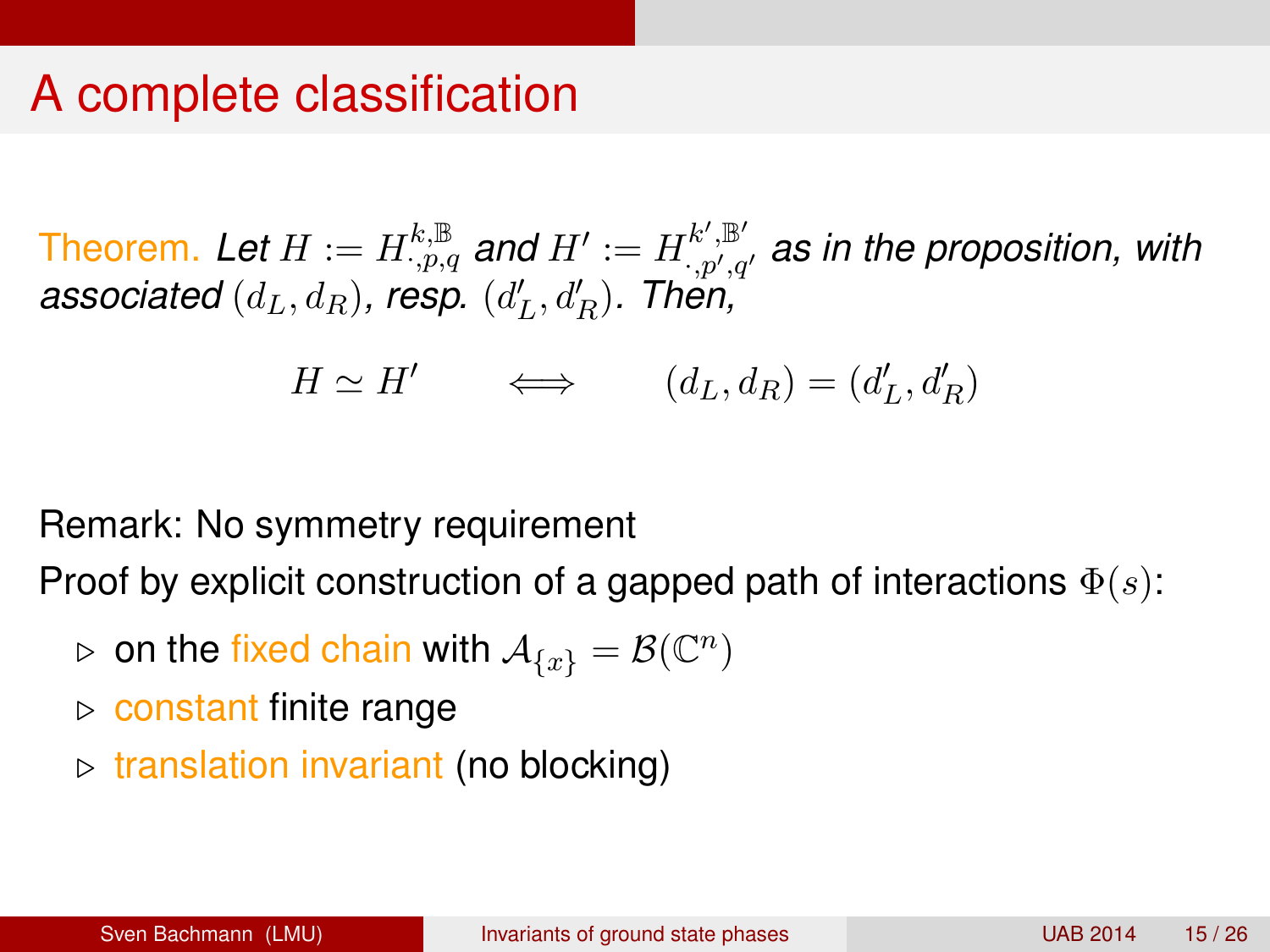### Bulk product states

Very simple representatives of each phase:

Proposition. Let  $n \geq 3$ , and  $(d_L, d_R) \in \mathbb{N}^2$ . Let  $k := d_L d_R$ . *There exists*  $\mathbb B$  *and projections*  $p, q$  *in*  $\text{Mat}_k(\mathbb C)$  *such that* 

$$
\triangleright \dim p = d_L, \dim q = d_R
$$

$$
\triangleright \mathbb{B} \in B_{n,k}(p,q)
$$

- $\varphi \ \mathcal{G}^{k,\mathbb{B}}_{m,p,q}$  satisfy the intersection property
- $\triangleright$  the unique ground state  $\omega_\infty^\mathbb{B}$  of the Hamiltonian  $H^{k,\mathbb{B}}_{\cdot,p,q}$  on  $\mathbb Z$  is the *pure product state*

$$
\omega_\infty^{\mathbb{B}}(A_x \otimes \cdots \otimes A_y) = \prod_{i=x}^y \langle \psi_1, A_i \psi_1 \rangle
$$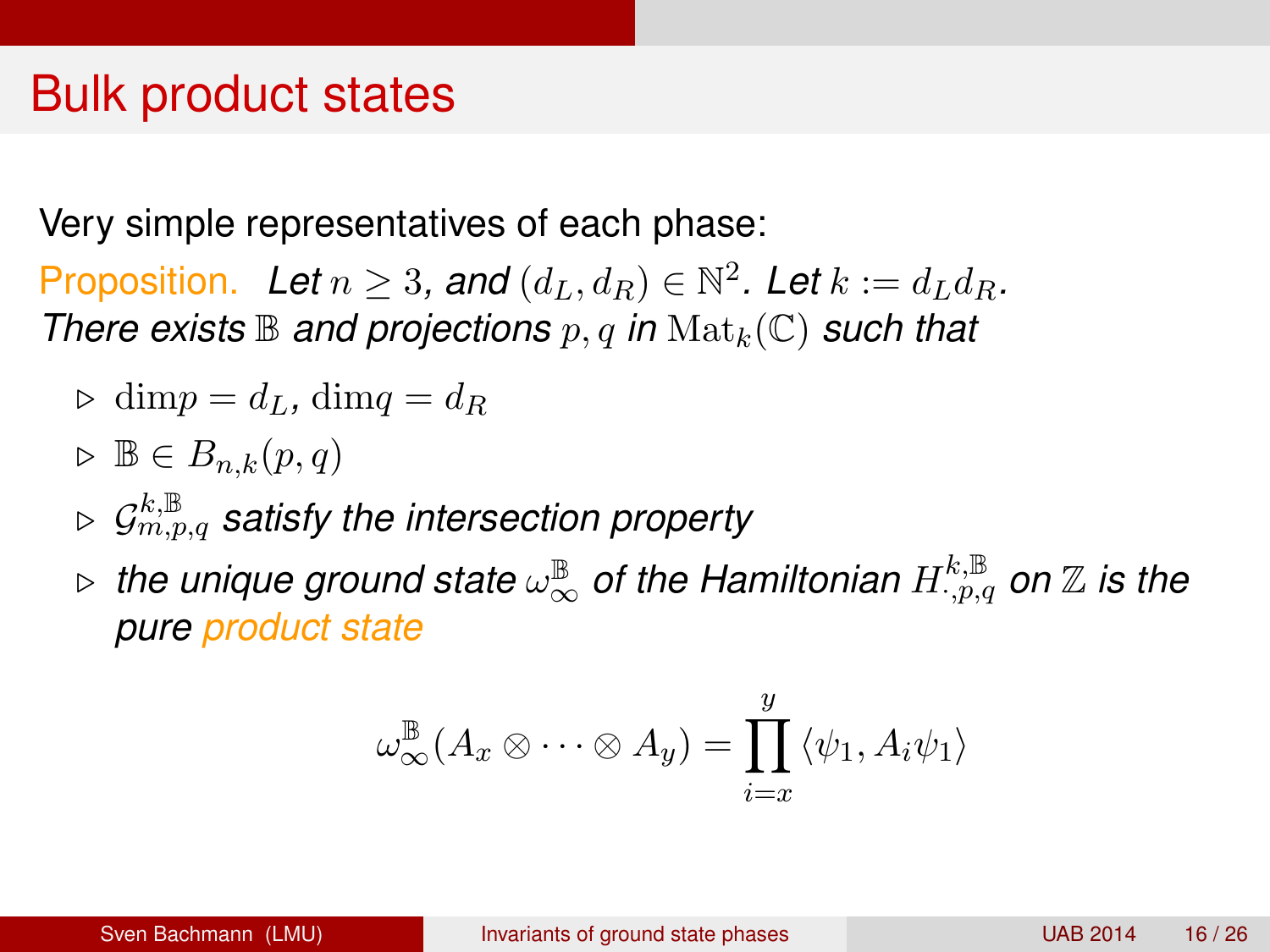### Example: the AKLT model

- $\triangleright$  SU(2)-invariant, antiferromagnetic spin-1 chain
- $\triangleright$  Nearest-neighbor interaction

$$
H_{[a,b]}^{AKLT} = \sum_{x=a}^{b-1} \left[ \frac{1}{2} \left( S_x \cdot S_{x+1} \right) + \frac{1}{6} \left( S_x \cdot S_{x+1} \right)^2 + \frac{1}{3} \right] = \sum_{x=a}^{b-1} P_{x,x+1}^{(2)}
$$

where  $P_{x,x+1}^{(2)}$  is the projection on the spin-2 space of  $\mathcal{D}_1\otimes \mathcal{D}_1$  $\rhd\,$  Uniform spectral gap  $\gamma$  of  $H_{[a,b]},\,\gamma>0.137194$ 

 $\triangleright$   $\; H^{AKLT} = H^{2,\mathbb{B}}_{\cdot ,1,1}$  with  $\mathbb{B} \in B_{3,2}(1,1)$ 

$$
B_1 = \begin{pmatrix} -\sqrt{1/3} & 0\\ 0 & \sqrt{1/3} \end{pmatrix}, B_2 = \begin{pmatrix} 0 & -\sqrt{2/3} \\ 0 & 0 \end{pmatrix}, B_3 = \begin{pmatrix} 0 & 0\\ \sqrt{2/3} & 0 \end{pmatrix}
$$

the AKLT model belongs to the phase  $(2, 2)$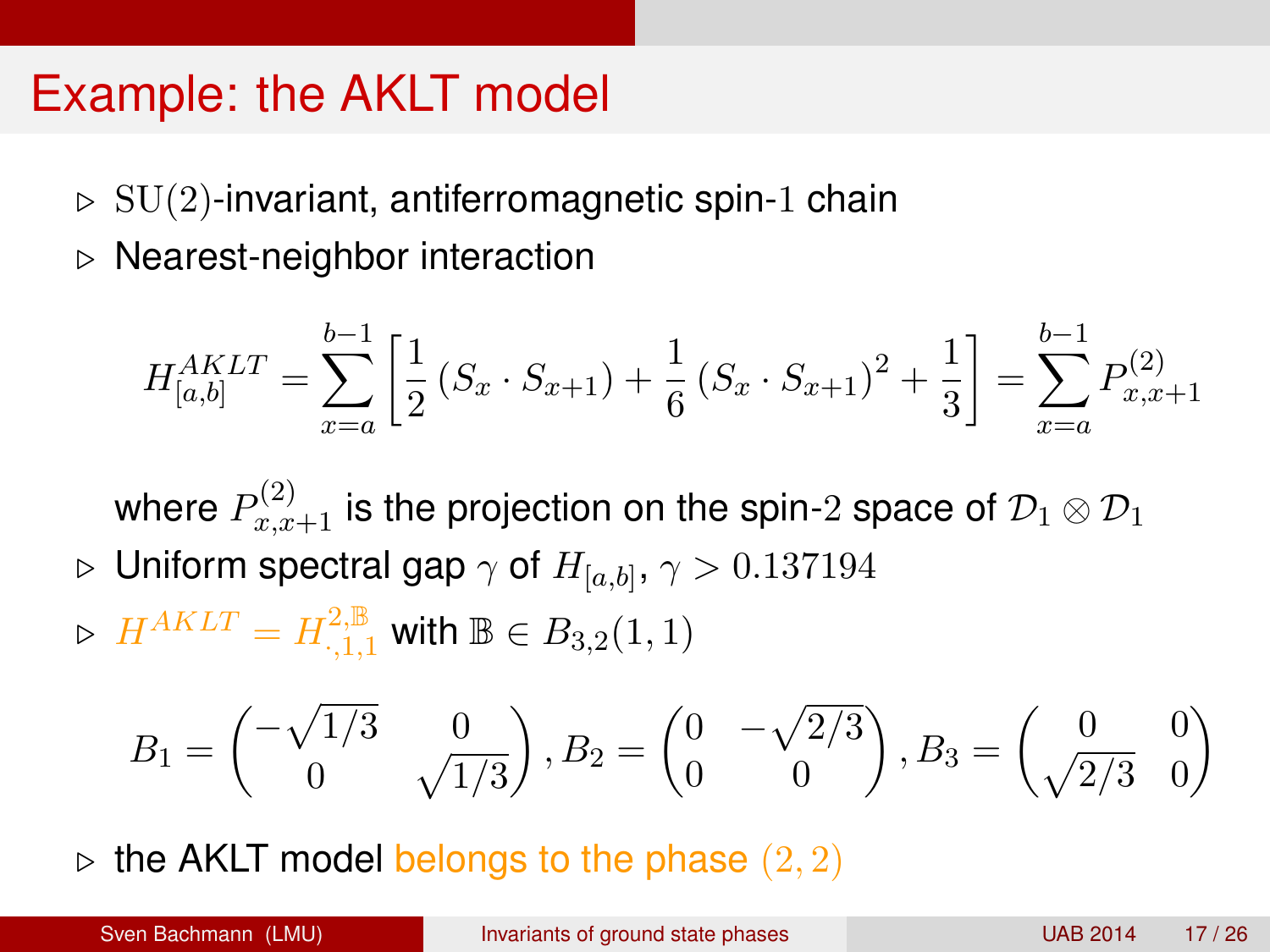# About the proof

$$
\mathbb{B} \in B_{n,k}(p,q) \quad \longrightarrow \quad \begin{cases} \widehat{\mathbb{E}}^{\mathbb{B}} \quad \longrightarrow \quad \omega^{\mathbb{B}}_{\infty} \\ \Gamma^{k,\mathbb{B}}_{N,p,q} \quad \longrightarrow \quad \mathcal{G}^{k,\mathbb{B}}_{N,p,q} \quad \longrightarrow \quad H^{k,\mathbb{B}}_{\cdot,p,q}, \end{cases}
$$

and by the proposition

$$
\text{Gap}(\widehat{\mathbb{E}}^{\mathbb{B}}) \quad \longrightarrow \quad \text{Gap}(H^{k,\mathbb{B}}_{\cdot,p,q})
$$

Given  $\mathbb{B} \in B_{n,k}(p,q), \mathbb{B}' \in B_{n,k'}(p',q')$ , construct a path of gapped 'parent' Hamiltonians  $H^{k,\mathbb{B}(s)}_{\cdot;\,n(s)}$  $\stackrel{\kappa, \mathbb{D}(s)}{\cdot, p(s), q(s)}$  by

- $\triangleright$  <code>embedding</code>  $\mathcal{M}_{k'} \hookrightarrow \mathcal{M}_{k}$  and interpolating
- $\triangleright$  interpolating  $p(s), q(s)$ : dimensions
- $\triangleright$  interpolating  $\mathbb{B}(s)$ , keeping spectral properties of  $\widehat{\mathbb{E}}^{\mathbb{B}(s)}$

Need pathwise connectedness of a certain subspace of  $(\mathcal{M}_k)^{\times n}$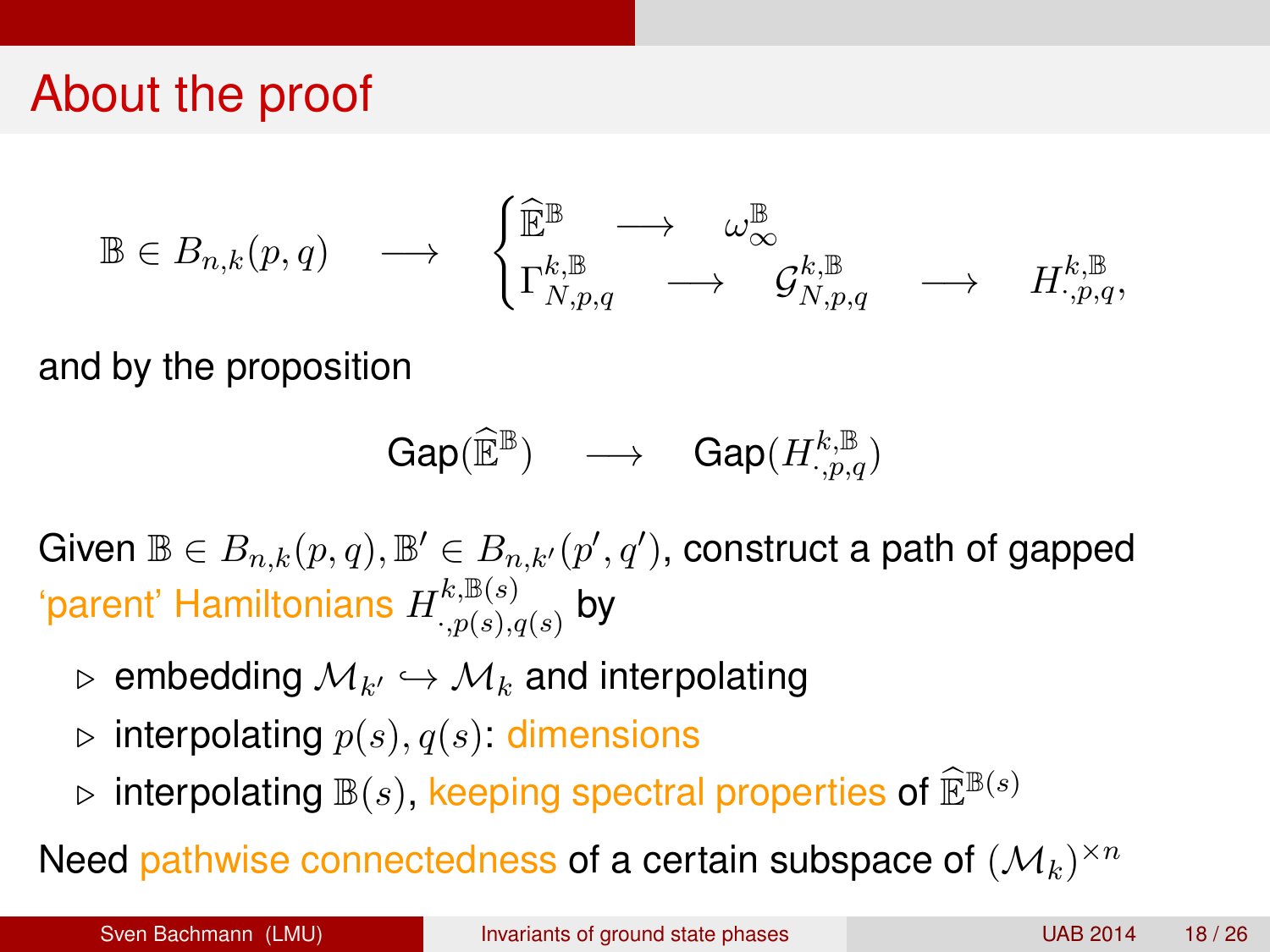## Primitive maps

$$
\widehat{\mathbb{E}}^{\mathbb{B}} = \sum_{\mu=1}^n B_{\mu} \cdot B_{\mu}^*
$$

i.e.  ${B<sub>u</sub>}$  are the Kraus operators

The spectral gap condition: Perron-Frobenius

 $\triangleright$  Irreducible positive map  $\implies$ 

- 1. Spectral radius  $r$  is a non-degenerate eigenvalue
- 2. Corresponding eigenvector  $e > 0$
- 3. Eigenvalues  $\lambda$  with  $|\lambda| = r$  are  $re^{2\pi i \alpha/\beta}$ ,  $\alpha \in \mathbb{Z}/\beta\mathbb{Z}$

 $\triangleright$  A primitive map is an irreducible CP map with  $\beta = 1$ 

Lemma.  $\widehat{\mathbb{E}}^{\mathbb{B}}$  *is primitive iff there exists*  $m \in \mathbb{N}$  *such that* 

$$
\mathrm{span}\{B_{\mu_1}\cdots B_{\mu_m}:\mu_i\in\{1,\ldots,n\}\}=\mathcal{M}_k
$$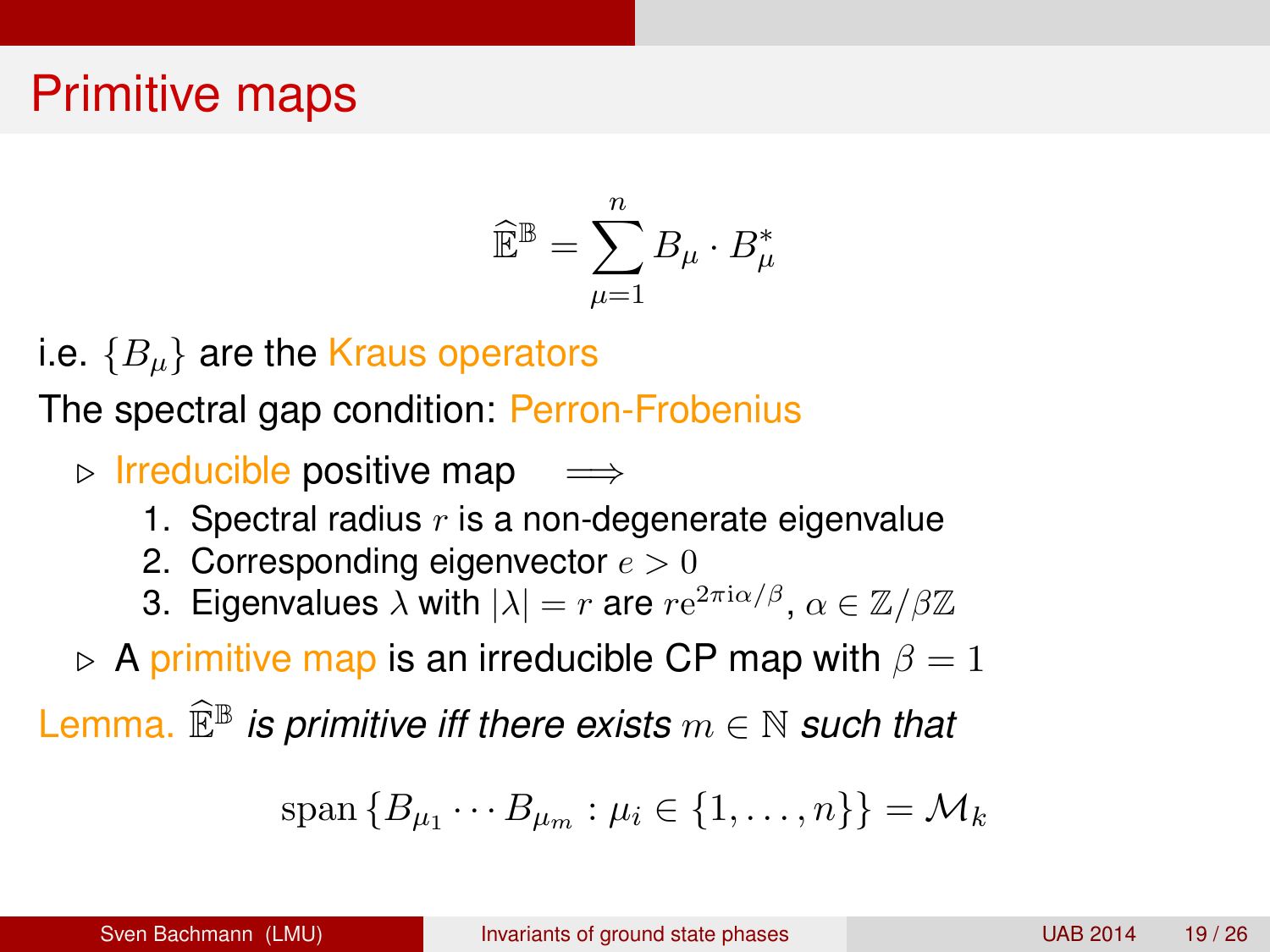### Primitive maps

How to construct paths of primitive maps? Consider

$$
Y_{n,k}:=\left\{\mathbb{B}: B_1=\sum_{\alpha=1}^k\lambda_{\alpha}\left|e_{\alpha}\right\rangle\left\langle e_{\alpha}\right|, \quad \text{and}\quad \langle B_2e_{\alpha}, e_{\beta}\rangle\neq 0\right\}
$$

with the choice

$$
(\lambda_1,\ldots,\lambda_k)\in\Omega:=\{\lambda_i\neq 0,\lambda_i\neq \lambda_j,\lambda_i/\lambda_j\neq \lambda_k/\lambda_l\}
$$

Then,

$$
|e_{\alpha}\rangle \langle e_{\beta} | \in \text{span} \{B_{\mu_1} \cdots B_{\mu_m} : \mu_i \in \{1,2\} \}
$$

for  $m \ge 2k(k-1) + 3$ .

Problem reduced to the pathwise connectedness of  $\Omega \subset \mathbb{C}^k$ Use transversality theorem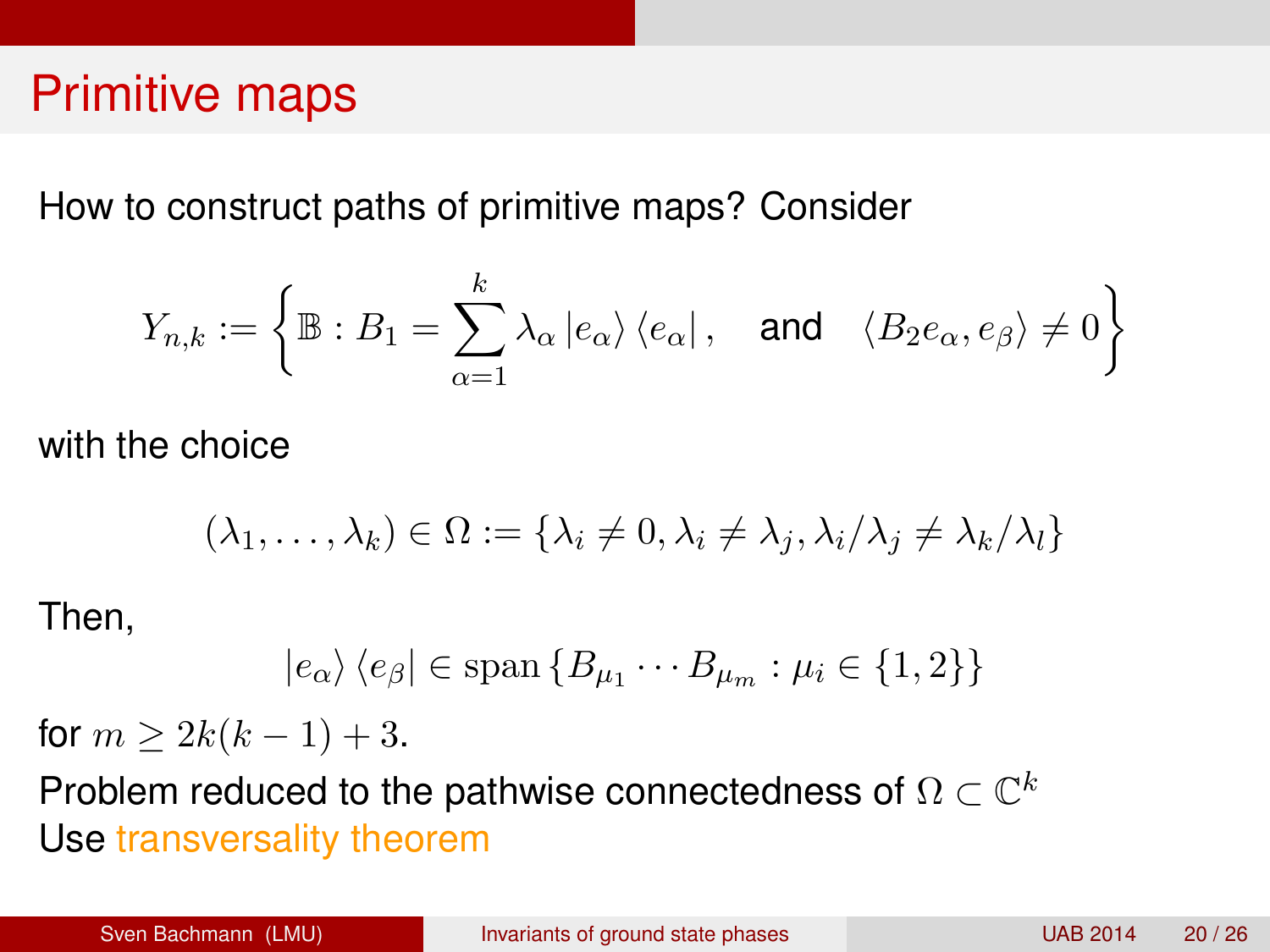### **Consequences**

What we obtain:

$$
\mathbb{B}(s) \in B_{n,k}(1,1) \subset B_{n,k}(p(s),q(s))
$$

i.e. a good  $\widehat{\mathbb{E}}^{\mathbb{B}(s)}$ 

For those:

$$
\triangleright \Gamma^{k,\mathbb{B}}_{m,p(s),q(s)} \text{ is injective} \quad \Rightarrow \quad \text{dim} \mathcal{G}^{k,\mathbb{B}}_{m,p(s),q(s)} = d_R d_L
$$
  

$$
\triangleright \mathcal{G}^{k,\mathbb{B}}_{m,p(s),q(s)} \text{ satisfy the intersection property}
$$

i.e. a good path  $H^{k,\mathbb{B}}_{\cdot,n(k)}$  $\cdot$ ,  $p(s)$ ,  $q(s)$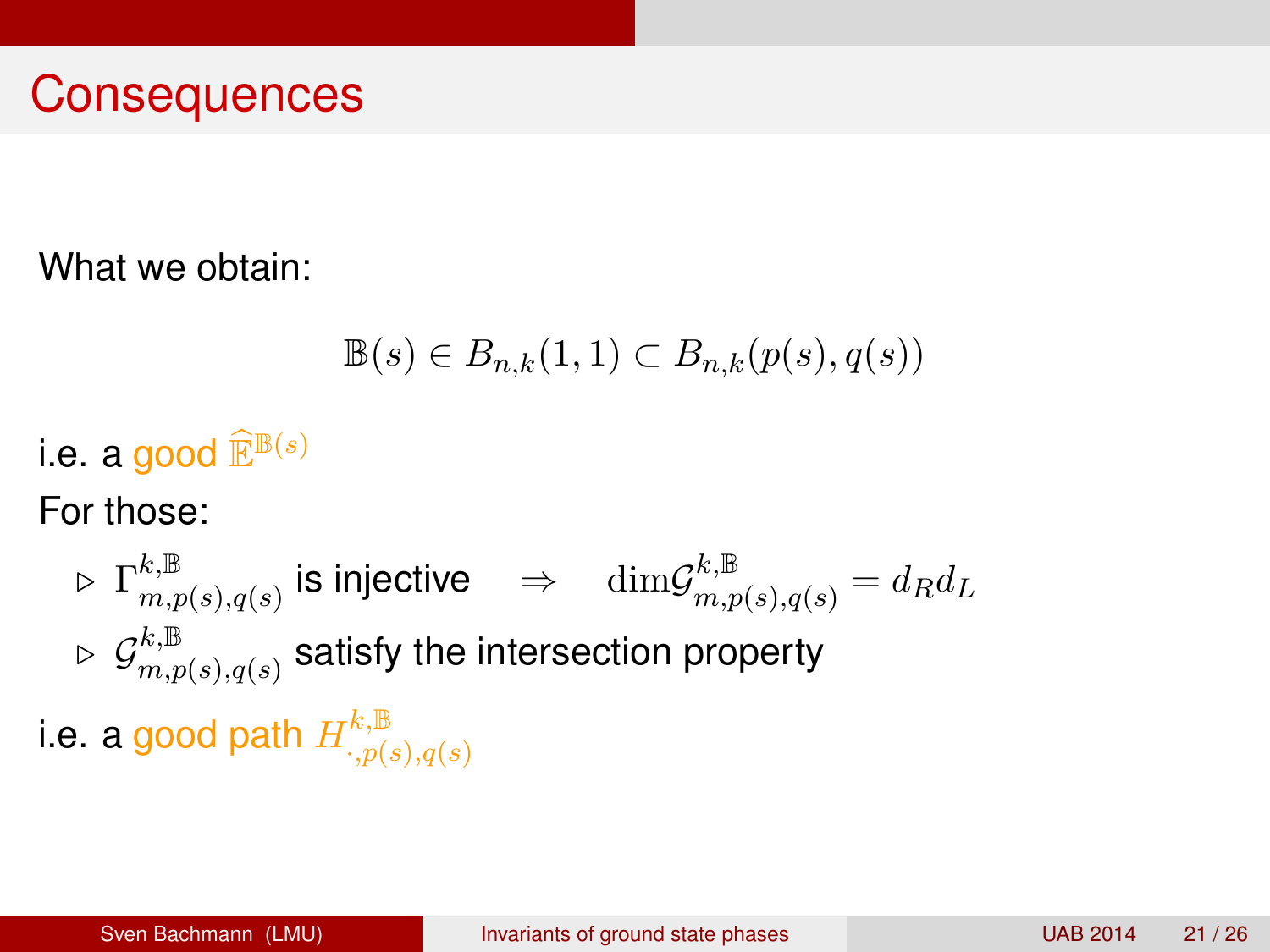#### **Remarks**

- $\triangleright$  More work at  $s=0,1$ , where the given  $\mathbb{B},\mathbb{B}'\notin Y_{n,k}$ :
- $\triangleright$  Why is it hard? Because  $\dim \mathcal{H} = n$  is fixed
- $\triangleright$  Simpler problem for  $n\geq k^2$ , i.e. by allowing periodic interactions
- $\triangleright$  Interaction range:

$$
m_{min} = \max\{m, m', k^2 + 1, (k')^2 + 1\}
$$

 $\triangleright$  all in all:  $(d_L, d_R) = (d_L', d_R')$  is sufficient  $\triangleright$   $(d_L, d_R) = (d'_L, d'_R)$  necessary:  $H \simeq H'$  implies

$$
\mathcal{S}_{[0,\infty)}=\mathcal{S}_{[0,\infty)}^\prime\circ\alpha_{[0,\infty)},\qquad \mathcal{S}_{(-\infty,-1]}=\mathcal{S}_{(-\infty,-1}^\prime\circ\alpha_{(-\infty,-1]}
$$

and  $\alpha_\sharp$  is bijective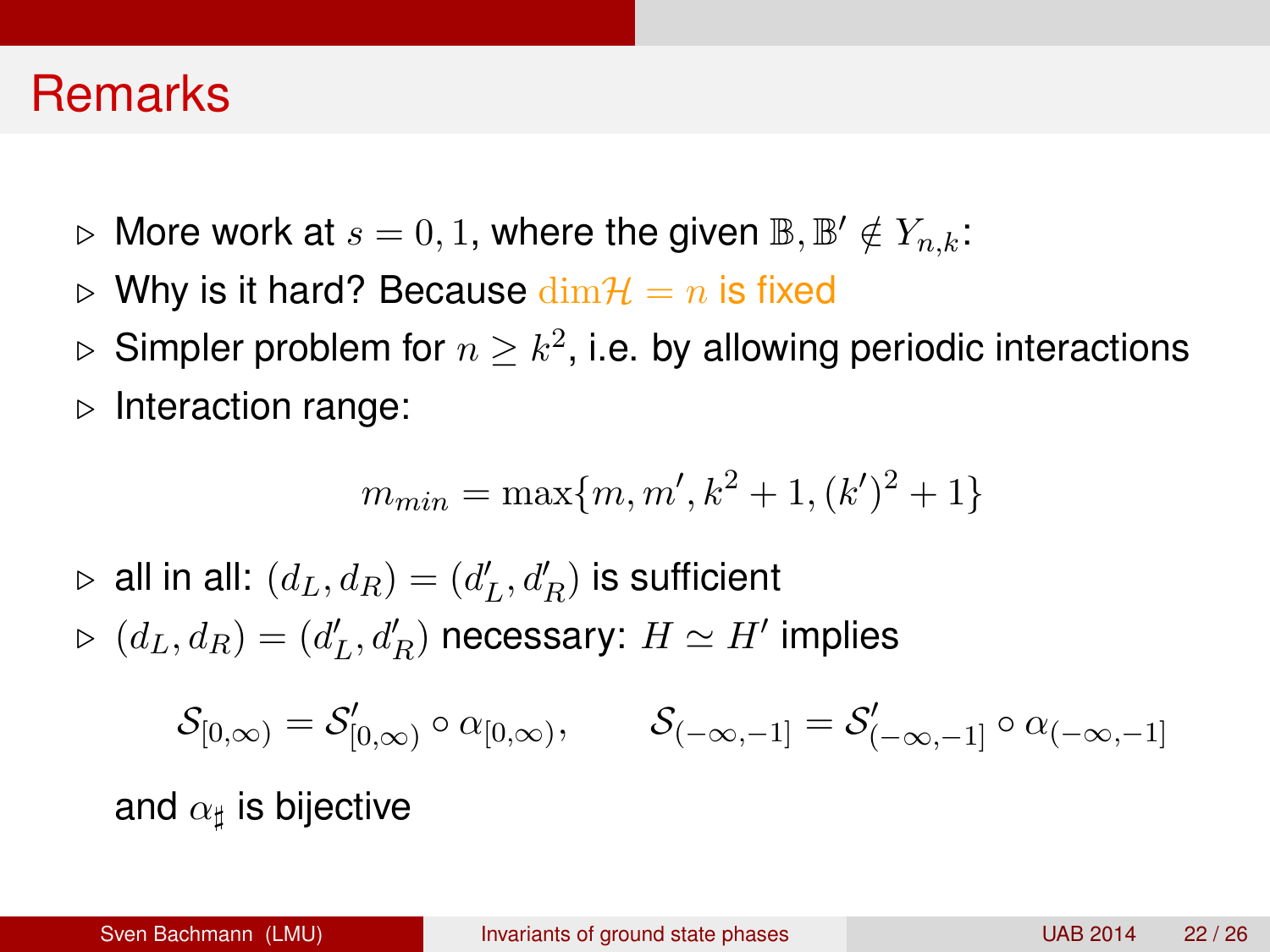#### Concrete representatives

$$
S_0(\lambda, d) = \begin{pmatrix} 1 & & & \\ & \lambda & & \\ & & \ddots & \\ & & & \lambda^{d-1} \end{pmatrix}, \qquad S_+(d) = \begin{pmatrix} 0 & 1 & & \\ & 0 & 1 & \\ & & \ddots & \\ & & & 0 \end{pmatrix},
$$

Let

$$
B_1 = S_0(\lambda_R, d_R) \otimes S_0(\lambda_L, d_L)
$$
  
\n
$$
B_2 = S_+(d_R) \otimes S_0(\lambda_L, d_L)
$$
  
\n
$$
B_3 = S_0(\lambda_R, d_R) \otimes S_+(d_L)
$$
  
\n
$$
B_i = 0 \quad \text{if } i \ge 3.
$$

Properties:  $B_2^{d_R}=0$ ,  $B_3^{d_L}=0$ , and

 $B_1^* B_2^* = \lambda_R B_2^* B_1^*,$   $B_1^* B_3^* = \lambda_L B_3^* B_1^*$ 

$$
B_2^* B_3^* = \left(\frac{\lambda_L}{\lambda_R}\right) B_3^* B_2^*.
$$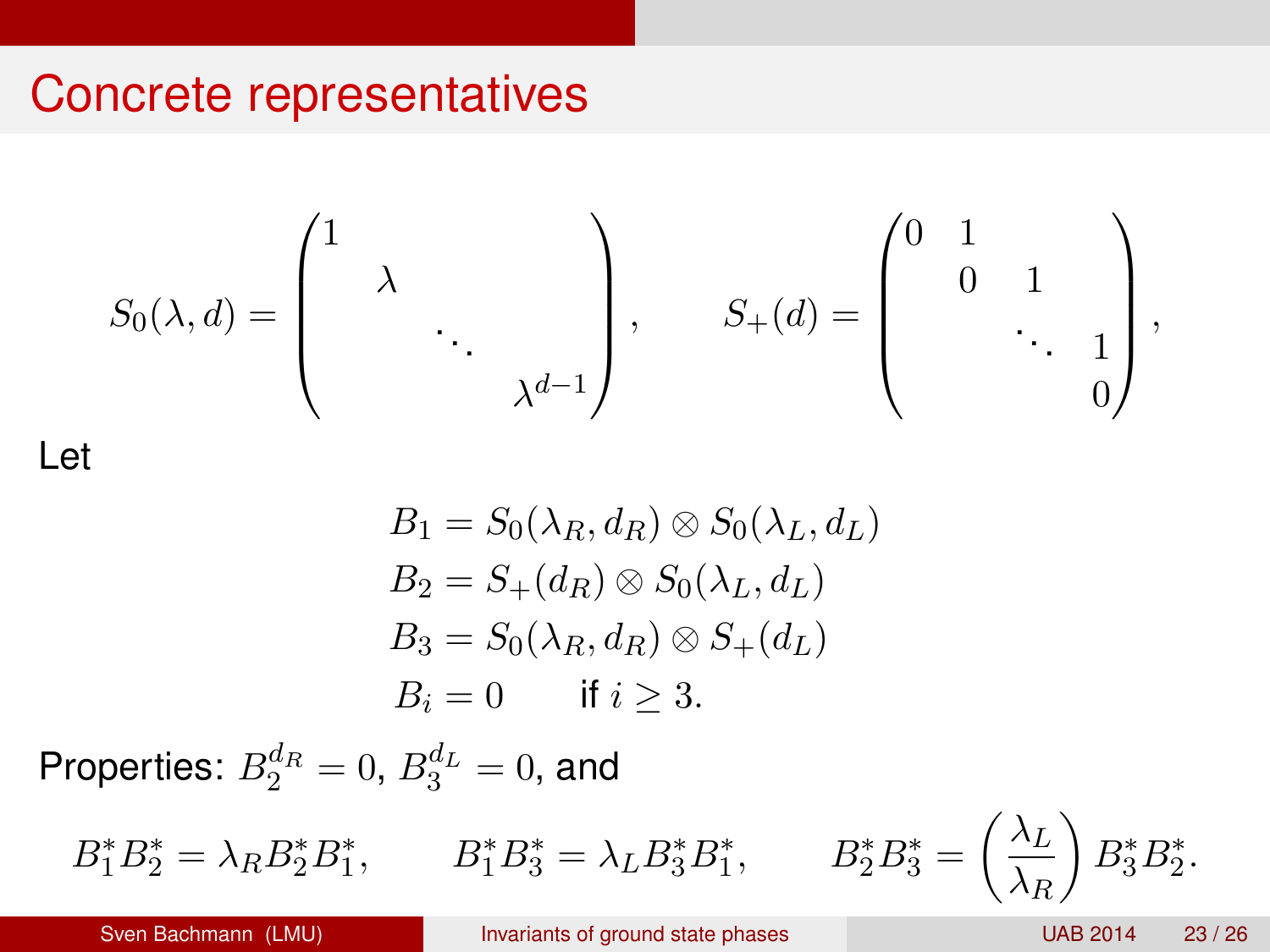#### Concrete spectrum

Simple consequence:

$$
\widehat{\mathbb{E}}^{\mathbb{B}} = \mathbb{D} + \mathbb{N}_R + \mathbb{N}_L
$$

with  $\mathbb{D}=B_1\cdot B_1^*$  diagonal,  $\mathbb{N}_R=B_2\cdot B_2^*,$   $\mathbb{N}_L=B_3\cdot B_3^*$ , nilpotent, and  $\mathbb{D} \mathbb{N}_R = \lambda_R^{-2} \mathbb{N}_R \mathbb{D}, \qquad \mathbb{D} \mathbb{N}_L = \lambda_L^{-2} \mathbb{N}_L \mathbb{D}, \qquad \mathbb{N}_R \mathbb{N}_L = (\lambda_R/\lambda_L)^2 \mathbb{N}_L \mathbb{N}_R.$ Then,

$$
\sigma(\widehat{\mathbb{E}}^{\mathbb{B}})=\sigma(\mathbb{D})
$$

Spectral gap if  $\lambda_L$ ,  $\lambda_R \neq 1$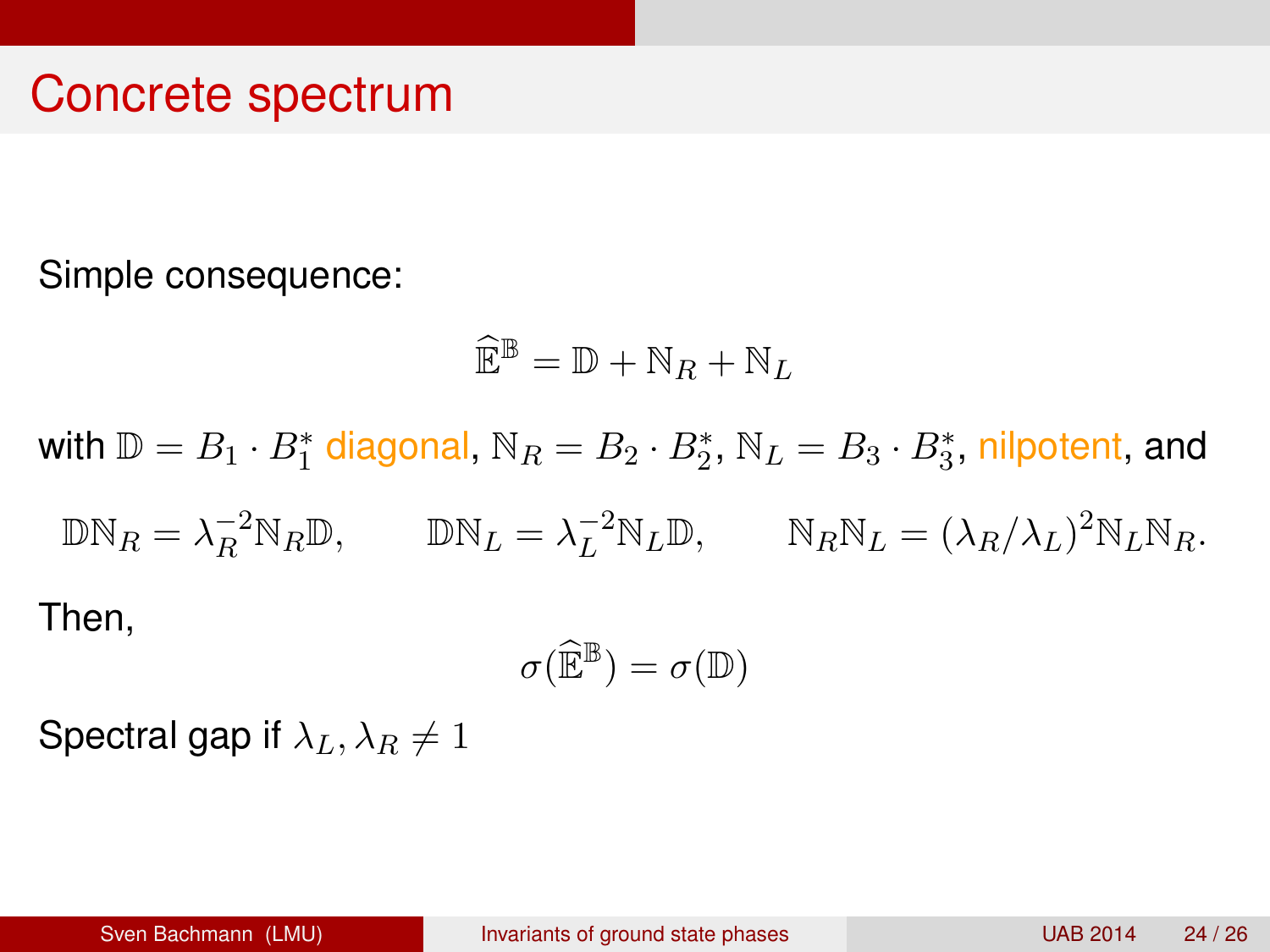### Product vacuum in the bulk

#### Vectors? Recall

$$
\Gamma_{N,p,q}^{k,\mathbb{B}}(a) = \sum_{\mu_1,\dots,\mu_N=1}^n \text{Tr}(paqB_{\mu_N}^* \cdots B_{\mu_1}^*) \psi_{\mu_1} \otimes \cdots \otimes \psi_{\mu_N}
$$

The product  $B_{\mu_1}\cdots B_{\mu_N}$  can have at most  $d_R-1$   $B_2$ 's, and  $d_L-1$   $B_1$ 's, so

$$
\mathcal{G}_{N,p,q}^{k,\mathbb{B}} = \text{span}\left\{\Gamma_{N,p,q}^{k,\mathbb{B}}(pB_2^{\alpha}B_3^{\beta}q)\right\}_{\alpha=0,\dots,d_R-1,\beta=0,\dots,d_L-1}
$$

for  $\alpha = \beta = 0$ , product vacuum:

$$
\Gamma_{N,p,q}^{k,\mathbb{B}}(1)=\text{Tr}(p1q(B_1^*)^m)\psi_1\otimes\cdots\otimes\psi_1
$$